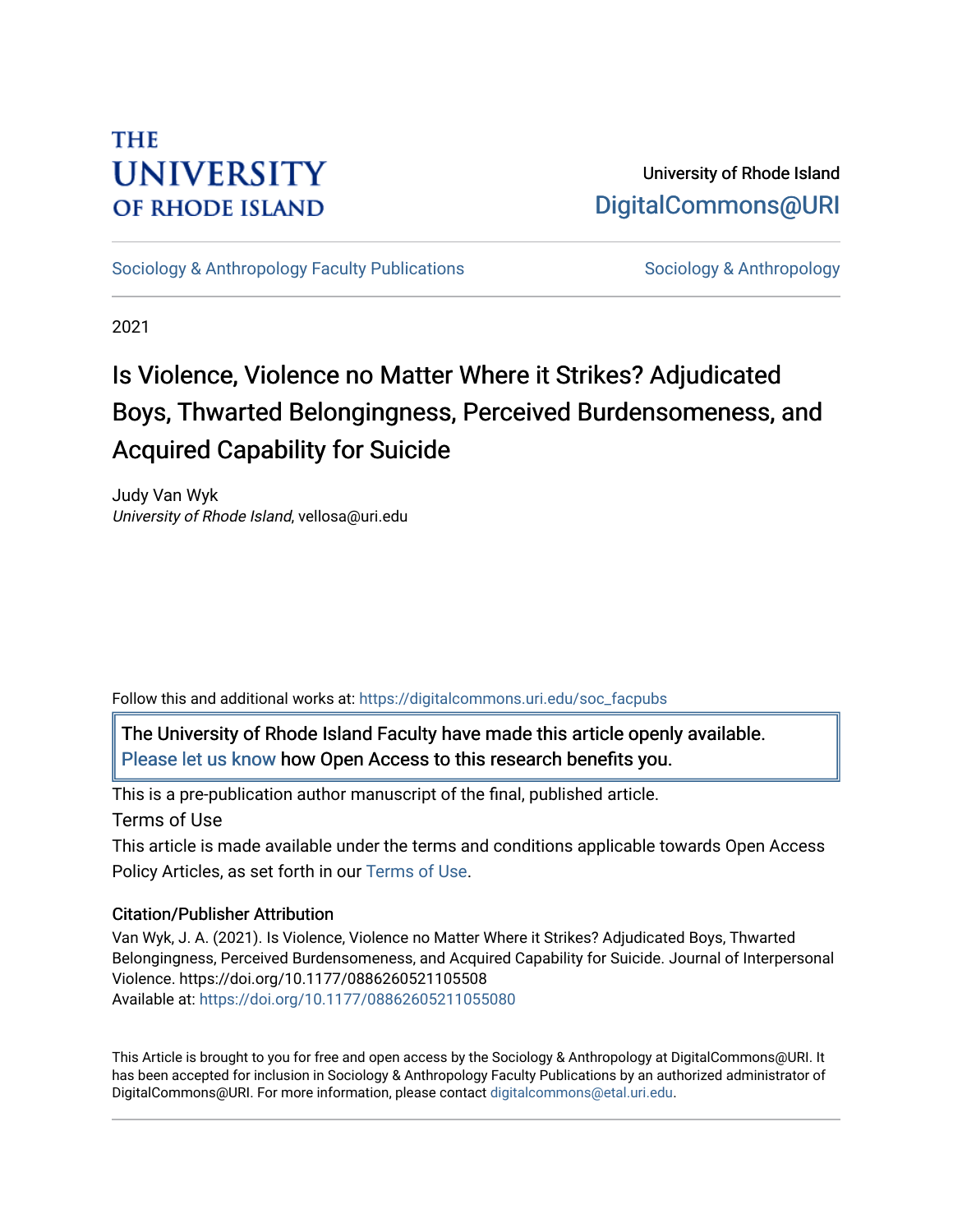### **Is Violence, Violence no Matter Where it Strikes? Adjudicated Boys, Thwarted Belongingness, Perceived Burdensomeness, and Acquired Capability for Suicide**

Judy A. Van Wyk University of Rhode Island

#### **Corresponding Author Information**

Judy A. Van Wyk, University of Rhode Island, Department of Sociology & Anthropology, 407 Chafee Social Science Center, Kingston, RI 02881, 401-874-4146, [vellosa@uri.edu.](mailto:vellosa@uri.edu)

### **Grant/Funding Information**

This project was supported in part by the State of Rhode Island and Providence Plantations, Rhode Island Justice Commission, Juvenile Justice and Delinquency Prevention/Intervention (JJDP) grant # GR-7808 and 7580; also from Grant No. 2015-JF-FX-0062 awarded by the Office of Juvenile Justice and Delinquency Prevention, Office of Justice Programs, U.S. Department of Justice. The opinions, findings, and conclusions or recommendations expressed in this publication/program/exhibition are those of the author(s) and do not necessarily reflect those of the funding agencies.

#### **Abstract**

This study explores treating violence against others as a precursor to self-directed violence. It tests the utility of including violence against others in the measure of acquired capability to test assumptions from the interpersonal theory of violence. Four theoretical hypotheses are assessed that are consistent with the theory - (1) thwarted belongingness (parental abandonment and rejection) and perceived burdensomeness (exposure to parental interpersonal violence and child abuse) independently increase the likelihood of suicidal ideation; (2) the interaction of thwarted belongingness and perceived burdensomeness increases the likelihood of suicidal ideation controlling for other pertinent variables; (3) the three-way interaction of thwarted belongingness, perceived burdensomeness, and acquired capability (violence against others and prior suicidal attempts) increases the likelihood of suicidal attempts controlling for other pertinent variables, and (4) self-harm responds to the theoretical variables similarly to attempts. Subjects are court adjudicated males (ages 13-18) who were residents for up to one year at the Ocean Tides School and rehabilitation center from 1975-2019. The data span 44 years and include 2195 youth. Depression, drug/alcohol use, race, ethnicity, socioeconomic status, and interaction terms between SES and race and SES and ethnicity are also examined. Backward conditional logistic regression analyses find mixed support for the hypotheses, but strong support for including violence against others in the concept of acquired capability. Support is also found for conceptualizing child abuse and exposure to parental interpersonal violence as perceived burdensomeness in tests of this theory as well as measures of depression. Major implications for programming in the treatment and rehabilitation of delinquent boys include conceptualizing and approaching violence against others as a precursor to suicidal attempts and other self-directed harm.

This study addresses ambiguity in the conceptual delineation and measurement of key concepts from the interpersonal theory of suicide first introduced by Joiner (2005) (particularly, thwarted belongingness, perceived burdensomeness, and acquired capability for suicide). Although most research on this theory has utilized similar key concepts, where they fit into this theory is inconsistent. For example, child abuse has been operationalized as acquired capability in some studies, as perceived burdensomeness in others, and as thwarted belongingness in others. Although child abuse clearly contributes to perceived burdensomeness, thwarted belongingness, and acquired capability, they cannot be used to measure all of these concepts in the same analyses. Therefore, theoretical specification seems necessary. Violence against others and self-harm have sometimes, but not always been included in these studies. Chu et al. (2017) complained that there is no clear evidence that supports the use of one scale over another for measuring the theory's constructs. Specifically, the current study uses an archival retrospective study of troubled boys' lives to test the utility of including violence against others, child abuse, exposure to parental interpersonal violence, and intersectionality between race, ethnicity, and socioeconomic status in the interpersonal theory of suicide, and it opens discussion about methodological specification within the theory.

Is violence, violence no matter where it strikes? Traditionally, violence against others has been examined separately from self-harm by researchers within disciplinary silos, but a few boundary studies have addressed them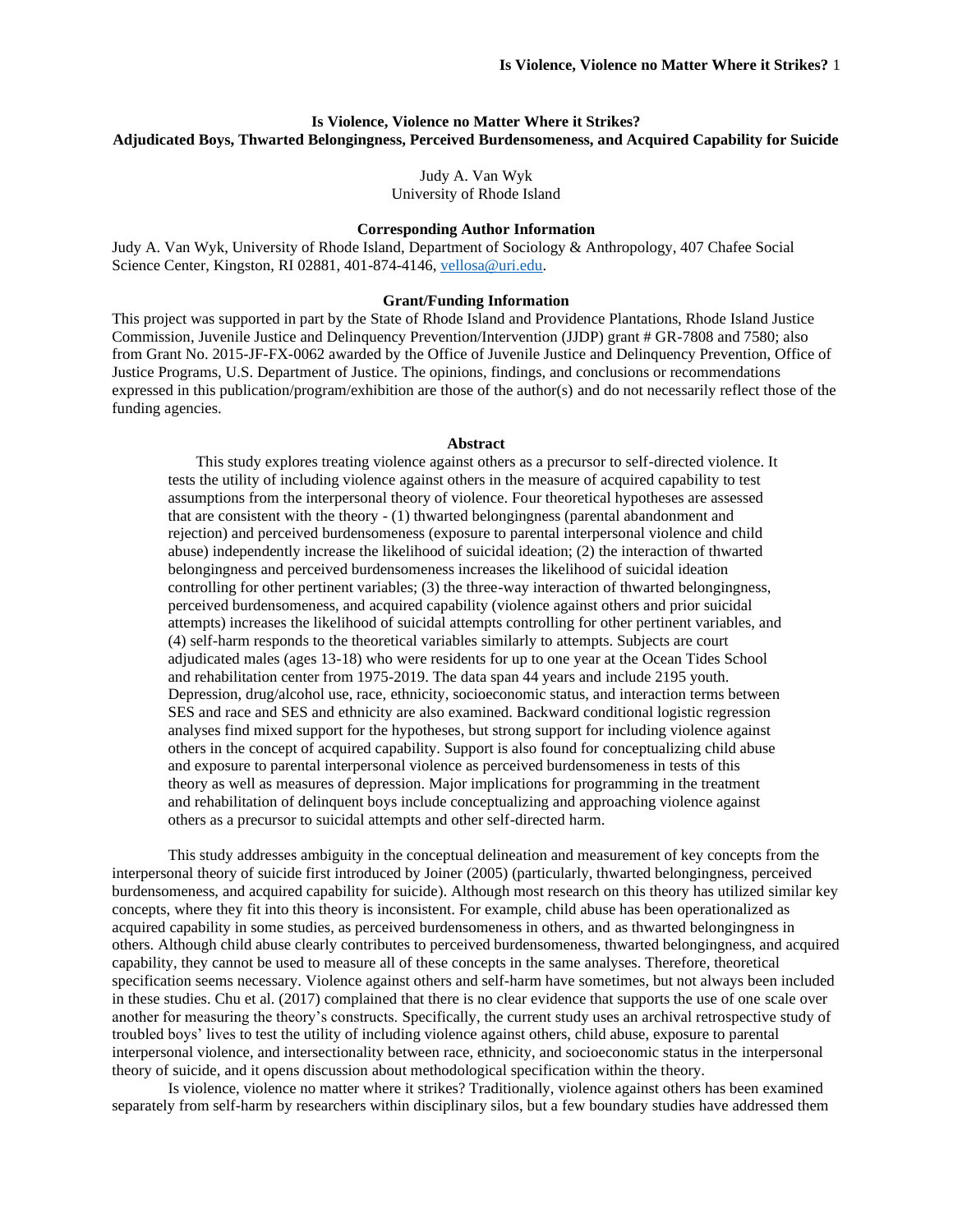together. Rutherford, et al. (2007) defined violence as any sort of intentional harm against someone whether it is other- or self-directed. Regardless of the direction violence takes, it produces negative outcomes (psychological, or emotional harms, neglect, deprivation, and death). Violence against others and suicide may be two expressions of the same motives, but in the juvenile justice system, violence against others rarely has been thought of as a symptom of underlying trauma or as a warning sign for self-harm. This is slowly beginning to change with court diversionary programs and the incorporation of trauma informed care in juvenile justice.

#### **Suicidal Ideation, Self-Harm, and Attempts**

In the current study, suicidal ideation is defined as having thoughts about killing oneself. Attempts are actions of self-harm with the clear intent to kill oneself (Crosby et al., 2011). Self-harm that does not contain clear intent may be an indicator of future attempts to die, and therefore this kind of behavior may have more in common with attempts than ideation. For distinction, self-harm with ambiguous aims is referred to as self-harm and is analyzed separately from attempts. Accidents are not included as self-harm.

In 2018, 48,000 deaths in America were from suicide (CDC, 2020). Rates are increasing for all races and ethnicities (Opara et al., 2020), and particularly for Black juveniles (Ivey-Stephenson et al., 2020). "Suicide is the second leading cause of death among youths 14-18 years (at 8.9%) after unintentional injuries" (Ivey-Stephenson et al., 2020, p. 47). Ivey-Stephenson et al. (2020) further added that between 2009 and 2018, suicide for this cohort increased by 61.7%, and nearly 19% of juveniles have seriously considered it. Fortunately, most suicidal ideation does not result in death by suicide.

#### **The Interpersonal Theory of Suicide (ITS)**

The interpersonal theory of suicide (ITS) first introduced by Joiner (2005) explained why suicidal ideation typically does not end in suicide, and it encourages combining past violence against others and past suicidal attempts to predict future self-injury. The theory predicts that hopelessness, thwarted belongingness, perceived burdensomeness and acquired capability for suicide will result in lethal suicide. Lacking a sense of belonginess and feeling like a burden to others, people desire to die. They seek a sense of belongingness and to be perceived as important to others and so when these essential components of life are missing, hopelessness ensues, and life becomes less bearable. It could be argued that hopelessness is the inevitable outcome of thwarted belongingness and perceived burdensomeness since if belongingness was not thwarted and burdensomeness was not perceived, then hopelessness would not ensue. Thwarted belongingness and perceived burdensomeness are both multifaceted concepts. The former includes loneliness, loss, social isolation, conflict and abuse, absence of reciprocal care; while the later includes homelessness, incarceration, unemployment, and physical illness, and family conflict among other similar experiences (Van Orden, et al., 2010). Although these concepts are defined as making distinct contributions to suicide, there is considerable overlap in their measurement in the research. For example, conflict and abuse have been identified as indicators of both thwarted belongingness and perceived burdensomeness in different studies. The current study aids in measurement specificity.

Although thwarted belongingness and perceived burdensomeness are sufficient conditions for suicidal ideation, someone must also be capable of completing the suicide, and few people are since humans instinctually want to survive. Capability for suicide combines reduced fear of death and physical pain tolerance, often collectively referred to as acquired capability (Chu et al., 2017). Capability is acquired by suicidal attempts. A few studies have included the perpetration of violence against others in this measurement. These experiences desensitize people to physical pain and fear of death and therefore make suicide more viable (Joiner, 2005; Van Orden et al., 2010).

Fear of physical pain and death are strong deterrents to suicide even in the presence of other conditions that are conducive to suicide. However, exposure to pain and near-death can be habit-forming (Van Orden et al., 2010; Joiner et al., 2012). Habituation is not a simple process of desensitization, but instead it is the result of two opposing experiences – physical pain and the thrill of surviving it (Van Orden et al., 2010). For example, getting into a fist fight with someone is painful, but the thrill of the fight may be worth it, especially the more often it occurs. Eventually, the thrill is amplified while the pain diminishes over repeated experiences. It is through this process that Joiner et al. (2012) hinted at similarities between suicidal attempts and self-harm.

#### **Precursors and Moderators for Suicide and Violence**

All forms of interpersonal violence share precursors (depression, loneliness, hopelessness, for example), and some researchers argue that discovering pathways between them will encourage integration between suicide and violence prevention to avert these tragic outcomes more effectively (Lubell & Vetter, 2006). Snir et al. (2017, p.596) suggested that all violent behaviors "represent the expression of the same underlying aggressive impulse." Cairns et al. (1988) found much higher rates of suicidal attempts in an aggressive sample compared to the general population.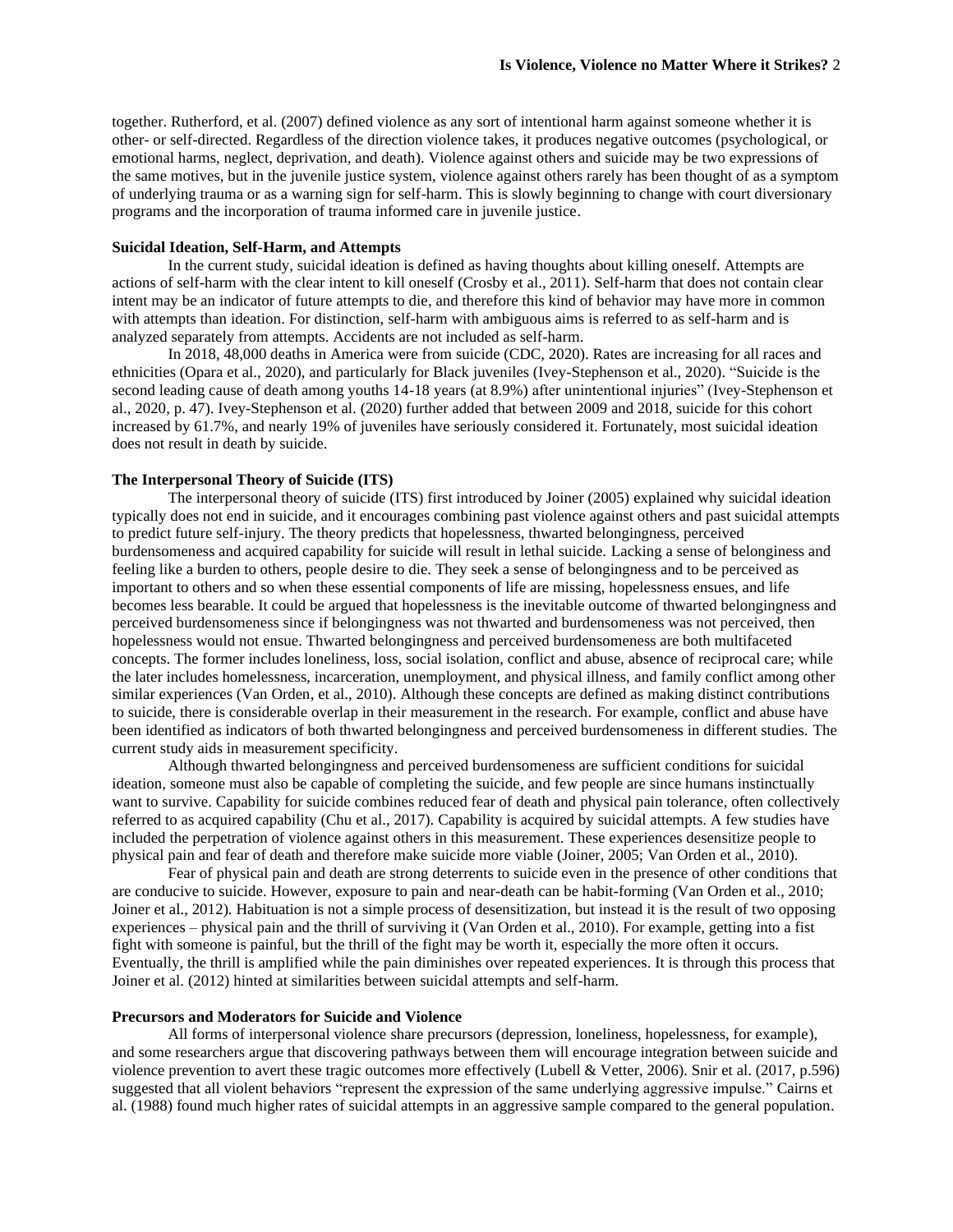Keilp et al. (2006) examined a clinical sample of subjects with major depressive disorder to determine the relative effects of aggression, impulsivity, and hostility on attempts and found that aggression was the strongest correlate. In at least three additional separate samples of violent youth, Cairns et al. (1988) and Swogger et al. (2014) found that controlling for other pertinent variables, aggression significantly increased attempts. Some studies discovered that violence is conditionally related to suicide by gender in high school samples (see Flannery et al., 2001; Garrison et al., 1993). Males are more likely than females to respond with violence against others. Nonetheless, very few ITS studies have included violence against others or aggression as acquired capability (for exceptions see Chu et al., 2017; Chu et al., 2018; Joiner et al., 2012).

Additional risk factors for suicidal behaviors include gender, race/ethnicity, socioeconomic status (SES), drug and alcohol abuse, and depression. Males engage in more violence against others than females, and they experience a greater risk of death by suicide. Peña et al. (2018) found that the highest risk group for suicide attempts were disproportionately males who were also violent against others. Granato et al. (2015) posited that male risk of suicide is exacerbated by gender norms that increase their exposure to painful and provocative life events. Witte et al. (2012, p. 384) argued that considering the preponderance of studies that identify males as more tolerant to physical pain than females "gender differences in lethal suicidal behavior may be explained by gender differences in acquired capability, i.e., pain tolerance." They attributed the gender difference to male stoicism, not gender, such that men are socialized not to display their emotions. Donker et al. (2014) located gender differences in the effects of perceived burdensomeness on suicide and provided evidence that more than one aspect of the theory may work differently by gender.

The CDC reported that "suicide varies by race/ethnicity, age and other population characteristics, with the highest rates across the life span occurring among non-Hispanic, American Indian/Alaska Native, and non-Hispanic White population groups" (Stone et al., 2017, p. 8). However, racial and ethnic patterns for suicide are not that clear. In another national CDC study on suicide, Ivey-Stephenson et al. (2020) found no racial/ethnic differences in attempts for males ages 14-18. Swahn et al. (2012) studied almost 4,000 youth grades 7-12 and found that Hispanic youth were more likely than non-Hispanics to report self-harm and suicide attempts. Peña et al. (2018) found similar results among high school students. Lower SES, isolation and depression within the Hispanic population may help to explain this problem (Boyas et al., 2019). Racial and ethnic discrimination may exacerbate the effects of SES on suicide (Opara et al., 2020). Potential interactive effects among these experiences at the individual level on suicide have largely been ignored. Interaction between race/ethnicity and SES may help to explain narrowing gaps in suicide rates between social groups (Kubrin & Wadsworth, 2009).

The effects of drug and alcohol use on suicide are not as clear as expected either, even though these variables are often included in suicide studies. Misuse or addiction to drugs and/or alcohol may be more problematic than common usage (King et al., 2020). Bolanis et al. (2020) found that ideation increased with increased use of cannabis. Carballo et al.'s (2020) review of 77 suicide articles about children and adolescents published up to 2016 concluded that alcohol and drug abuse are salient risk factors for suicidal ideation and attempts, even surpassing depression in some instances.

The most conclusive risk factor for suicidal ideas and behaviors is depression (Carballo et al., 2020). Perhaps this is because depression scales often include a self-diagnostic factor asking patients if they are feeling depressed. A distraught patient may feel that if they are suicidal, that they must be depressed and so they report that they are. In some scales, suicidal ideas and behaviors are operationalized as indicators of depression and so it is not surprising that these indicators predict suicide. The question remains then whether depression offers unique predictive power in the presence of other traditional risk factors for suicidal behaviors.

Suicide patterns in the general population are amplified for those in the justice system, and risk-factors for suicide in this population mirror the larger population (McNair et al., 2019; Suk et al., 2009; Wasserman et al., 2010). Hawton et al. (2013) found that risk hovers around 5-6%. "Incarcerated youth die by suicide at a rate two to three times higher than of youth in the general population, and ideation for this group while incarcerated is higher than in the general population" (Abram et al., 2014, p. 1). Non-Hispanic whites appear to have higher rates of suicide than other ethnicities in prisons (Cauffman, 2004). They also experience higher rates of mental health problems including PTSD and depression (McNair et al., 2019). Gender differences, however, are less consistent in this population than in the general population. About half of the research has found that imprisoned males are more prone to suicidal ideation and half found the opposite (Abram et al., 2014).

Justice-involved youth with suicide risk is grossly under-studied. In a 2014 Juvenile Justice Bulletin, Abram et al. (2014) reported that only three such studies exist that focus on youth in the United States, but Templin et al. (2015), in a review of the literature and findings uncovered 25 studies. They concluded that not only are suicidal behaviors more common among juvenile justice involved youth, but they posit that the reason is that these youth tend to have a higher risk of related precursors such as child abuse and neglect (Templin et al., 2015; Skinner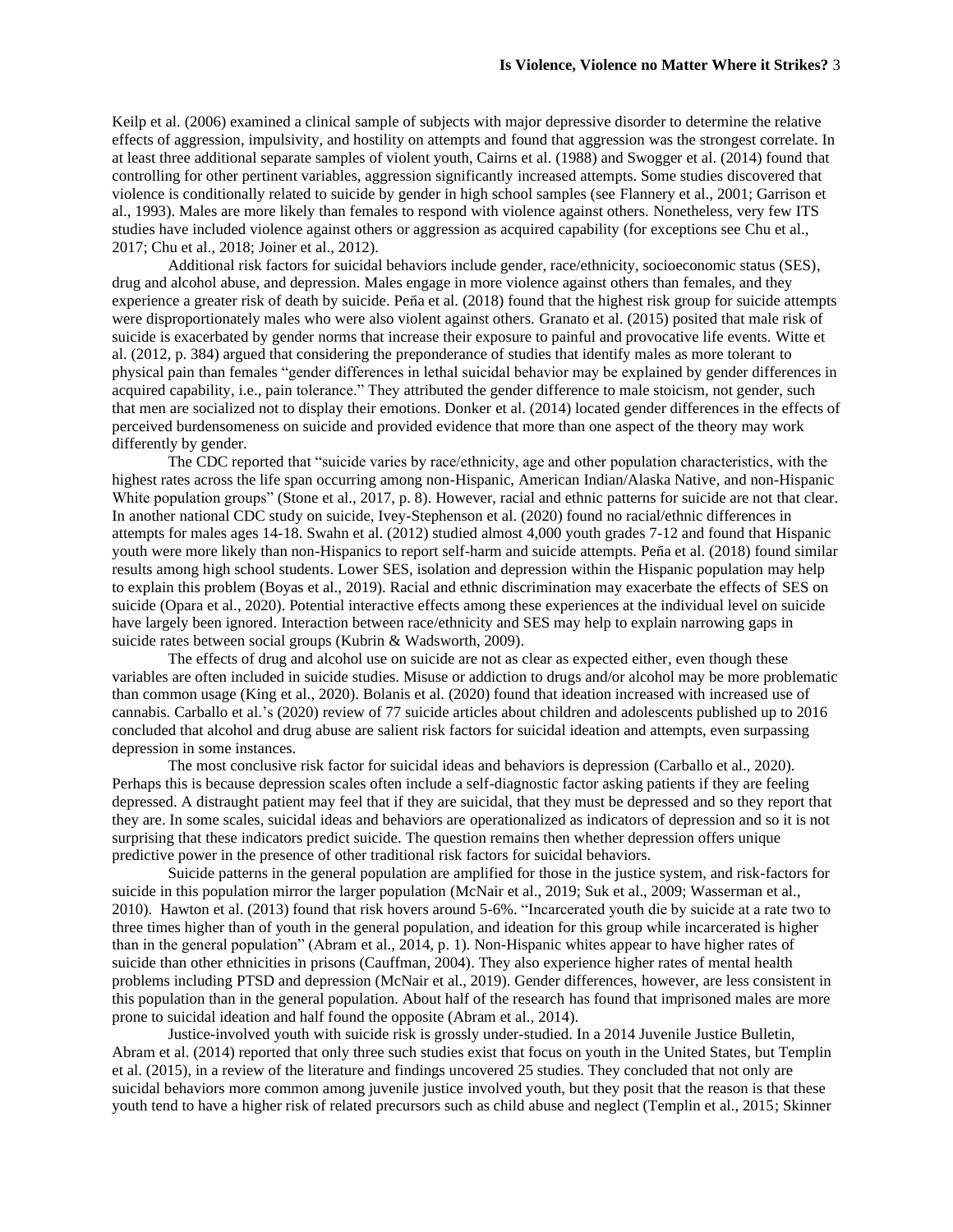at al., 2019). Adolescence is a difficult time for everyone. As a result, some young people are particularly prone to suicidal ideation (Erausquin et al., 2019; Ivey-Stephenson et al., 2020), even when they are not justice-involved. Two very important risk-factors for suicidal ideas, behaviors, and violence against others that adolescents are immediately exposed to that adults are at least separated from by time include physical child abuse and/or exposure to parental interpersonal violence (PIPV).

Violent victimization or vicarious exposure to it are traumatic and often result in several negative conditions including self-directed violence or violence against others. The relationship between child abuse and later violence is well-substantiated (see Alfaro, 1981; Baldry, 2003; English et al., 2002; Grebstein & Van Wyk, 2016; Lansford et al., 2007; Paperny & Deisher, 1983; Rivera & Widom, 1990). Likewise, exposure to (PIPV) can lead to violent behavior against others (see Cuevas et al., 2013; Hamby et al., 2011; Listenbee et al., 2012). Exposure to PIPV also increases self-harm. Lubell & Vetter (2006) identified problematic parent-child relationships as one important precursor to both suicide and violence against others. Flannery et al. (2001) found that dangerously violent adolescents were more likely to have been exposed to violence and were at higher risk of suicidal behaviors. A large longitudinal study of adolescents found that adverse childhood experiences including child abuse and exposure to PIPV were significant risk-factors for both violence against others and all forms of suicidal thoughts and behaviors (Duke et al., 2010). A meta-analysis of 34 longitudinal studies on 12-26-year old's assessing their exposure to violence and risk of suicide was the first study of its kind to focus only on young people. These researchers found that a combination of exposures to interpersonal violence (child abuse and neglect, bullying, dating violence, and community-level violence) significantly predicted suicidal behavior, and physical child abuse increased risk two-fold (Castellvi et al., 2016). The association between physical child abuse and later suicidal behavior is also well-substantiated (see Dube et al., 2001; Franklin et al., 2017; Sigfusdottir et al., 2013).

Child abuse and exposure to PIPV have been considered within the interpersonal theory of suicide, but where they belong in the theory is up for debate. They "may induce the feeling of being a burden on parents, children may experience feelings of isolation or thwarted belongingness…and they may develop acquired capability for later self-harm" (Brausch & Holaday, 2015, p. 441). Although they each contribute to perceived burdensomeness, thwarted belongingness, and acquired capability, they cannot be used to measure all of these concepts in the same analyses. Therefore, theoretical specification seems necessary. These risk-factors primarily have been operationalized in the research as pain tolerance (see Brausch & Holaday, 2015). The rationale is that physical child abuse induces physical pain and exposure to PIPV induces emotional harm. Nonetheless, other indicators of physical pain tolerance, such as prior suicidal attempts appear to explain greater variance in suicide. Perhaps child abuse and exposure to PIPV are better conceived of as measures of perceived burdensomeness instead. Children often internalize violent exposure in the household, blaming themselves for their parent's fights. Certainly, child abuse may be conceived of in the same way. A child might assume that parents harm them because they are a burden. Relatedly, children who are abused or are exposed to PIPV may feel unattached or rejected by their parents creating a dangerous interaction between these experiences.

Several theories explain how and why a child's attachment to parents is important for proper social functioning into adulthood, and connections between attachment and suicide are evident in the research (Chang et al., 2020; Maimon et al., 2010). In the interpersonal theory of suicide, a lack of attachment is akin to thwarted belongingness. Nonetheless, Venta et al. (2014) measured parental attachment separately from thwarted belongingness using the Interpersonal Needs Questionnaire to measure the later. Adolescents may not be fully capable of understanding their feelings of belonginess or be able to articulate them well. When asked if they feel a sense of belongingness, they may say yes even when they know they are rejected or abandoned by a parent. The parent who is present may take up the perceived slack of the other one. The child may not understand the extent to which the absence of the other parent influences their internal sense of belongingness. Therefore, it may be advantageous to use proxy measures of thwarted belongingness when studying children and adolescents.

#### **Hypotheses**

The present study tests associations between thwarted belongingness, perceived burdensomeness, and acquired capability predicted by the interpersonal theory of suicide in a sample of adolescent adjudicated<sup>i</sup> males in a residential school and treatment facility. Four hypotheses are tested from the IPS theory: (1) thwarted belongingness and perceived burdensomeness independently increase the likelihood of suicidal ideation; (2) the interaction of thwarted belongingness and perceived burdensomeness increases the likelihood of suicidal ideation controlling for other pertinent variables identified by the current literature; (3) the three-way interaction of thwarted belongingness, perceived burdensomeness, and acquired capability increases the likelihood of suicidal attempts net controls, and (4) self-harm responds to the theoretical variables similarly to attempts.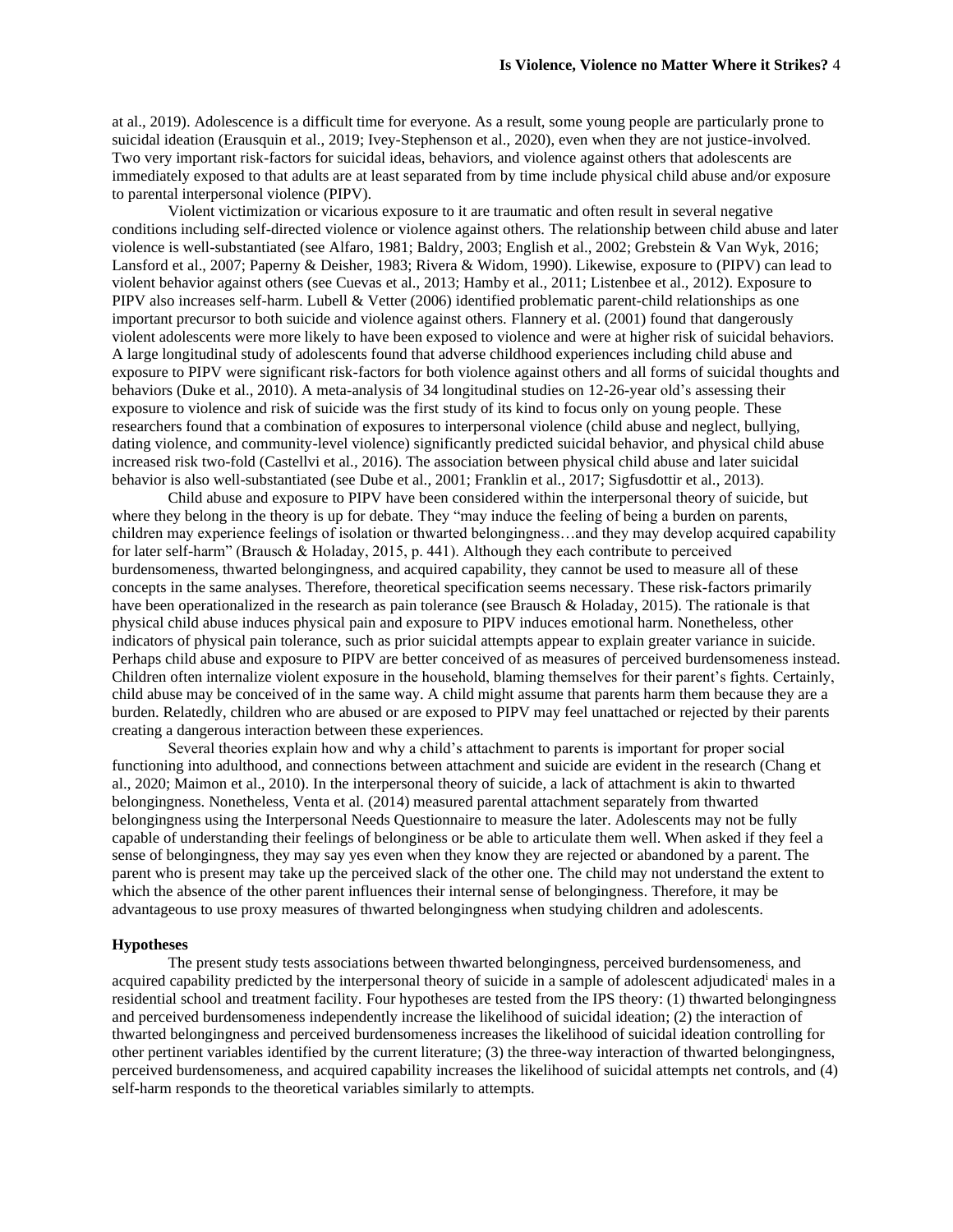#### **Method**

#### **The Ocean Tides School and Database**

This study uses the Ocean Tides database to test hypotheses from the interpersonal theory of suicide. Ocean Tides is a fully accredited school and residential facility for troubled boys. From 1975 through 2015 the residents were sentenced to serve on further order of the court (FOC) in temporary community placement (TCP) from the Rhode Island Training School (RITS), the youth prison in the state. Since 2017, 17 (less than 1%) of the residents were not adjudicated delinquent, but were incorrigible at home; on probation, referred from Diversionary Court that is designed to keep children out of the juvenile justice system, or they were designated as youth in need of residential treatment by the Rhode Island Department of Children, Youth, and Families (DCYF). They spend their days alongside the resident population and are very similar to the residents at Ocean Tides on FOC/TCP. Court officials, in conjunction with Ocean Tides staff make decisions to place boys at the facility. Boys who pose an immediate danger to themselves or to others cannot be housed at the facility because it is a non-locked facility that includes an in-house school, vocational, and rehabilitation programs. Residents are males ages 13-18 (*x̄=*16.07). They are supervised on weekdays and on home placement for the weekends. Some boys occasionally remain at the facility on weekends under supervision, since removal of time away at home is used as a sanction to encourage compliant behavior in the program. Boys who are cooperative in the program typically serve a reduced residency, and those who are very uncooperative or who pose a hazard to others are either returned to the RITS, new charges are filed against them, or they are referred to DCYF services.

Data includes information on 2,195 court adjudicated boys who entered the Ocean Tides program to serve 3-12-month terms from 1975 through December 2019. When Ocean Tides accepts a new resident into the program, they receive information from DCYF and the juvenile court that includes police and court records, educational records and test scores, counseling transcripts, social worker and home visit reports, and health records. Ocean Tides gathers further information via intake interviews with each boy and his custodial parents. They also administer behavioral tests. Since its inception, this has included an array of tests such as the Youth Self-Report (YSR), the Ohio Youth Problems, Functioning, and Satisfaction Scales, and the Adverse Child Experiences (ACE) scale. To create the Ocean Tides Database, a codebook was created to glean information from the boys' files that could be understood and recorded from all sources. Then, each of the boy's hard-copy files containing all this information were culled by researchers for information to record into the electronic database. Each completed file took approximately five hours to record into the database. IRB approval has been maintained on the project since its inception in 2003 and continues today. Data entry personnel are trained and supervised to maintain uniformity, reliability, and validity. The Ocean Tides database is not a sample but a census of all the residents across 44 years. This database is not yet available to the public, but statistical results from this study are available upon request.

The Ocean Tides database offers unique benefits for studying suicidal and violent behaviors. First, the information is cross-checked for accuracy against multiple sources about the boys (by social workers, police, teachers, home visits, clinical reports, interviews with parents, and interviews with the boys). As such, it is unlikely that suicidal ideas or behaviors would be missed even if a child himself does not define the behavior as such. It is not subject to social desirability in the way that only self-reports are. Thirdly, this is not a cross-sectional study but instead gleans information in real time from the resident's lives as incidents occurred. Using cross-sectional data typically makes it very difficult to include a large enough population of youth who have suicidal tendencies since such tendencies can be fleeting instead of permanent. The Ocean Tides database is also not a traditional panel longitudinal study of a single group of respondents since there is one datapoint for each variable, and so it does not suffer from attrition problems. The information for each resident is not dependent on the recall of a single informant which tends to produce false negative reports in retrospective self-report studies (Hardt & Rutter, 2004). It is a study of troubled male adolescent behavior. Since evidence from research on ITS suggests that different components of ITS may impact males differently than females, limiting the study to males allows for a fuller exploration within this population.

#### **Variables**

#### *Suicidal Ideation, Attempts, and Self Harm*

There are three dichotomous dummy variables that indicate the presence of suicidal ideation (*n=*205, 9.3*%*), attempts (*n=*40, 1.8*%*), and self-harm (*n=*100, 4.6*%*) having occurred within one year leading up to the resident's placement at Ocean Tides, and they include these behaviors while the boys were residents at the facility. Limiting the timeframe establishes a timeline such that these outcomes mainly occur after the risk factors do. This information primarily comes from intake interview and clinical report transcripts, but sometimes information about suicidal behaviors is self-reported in the standardized assessments. Comparing the Ocean Tides residents to the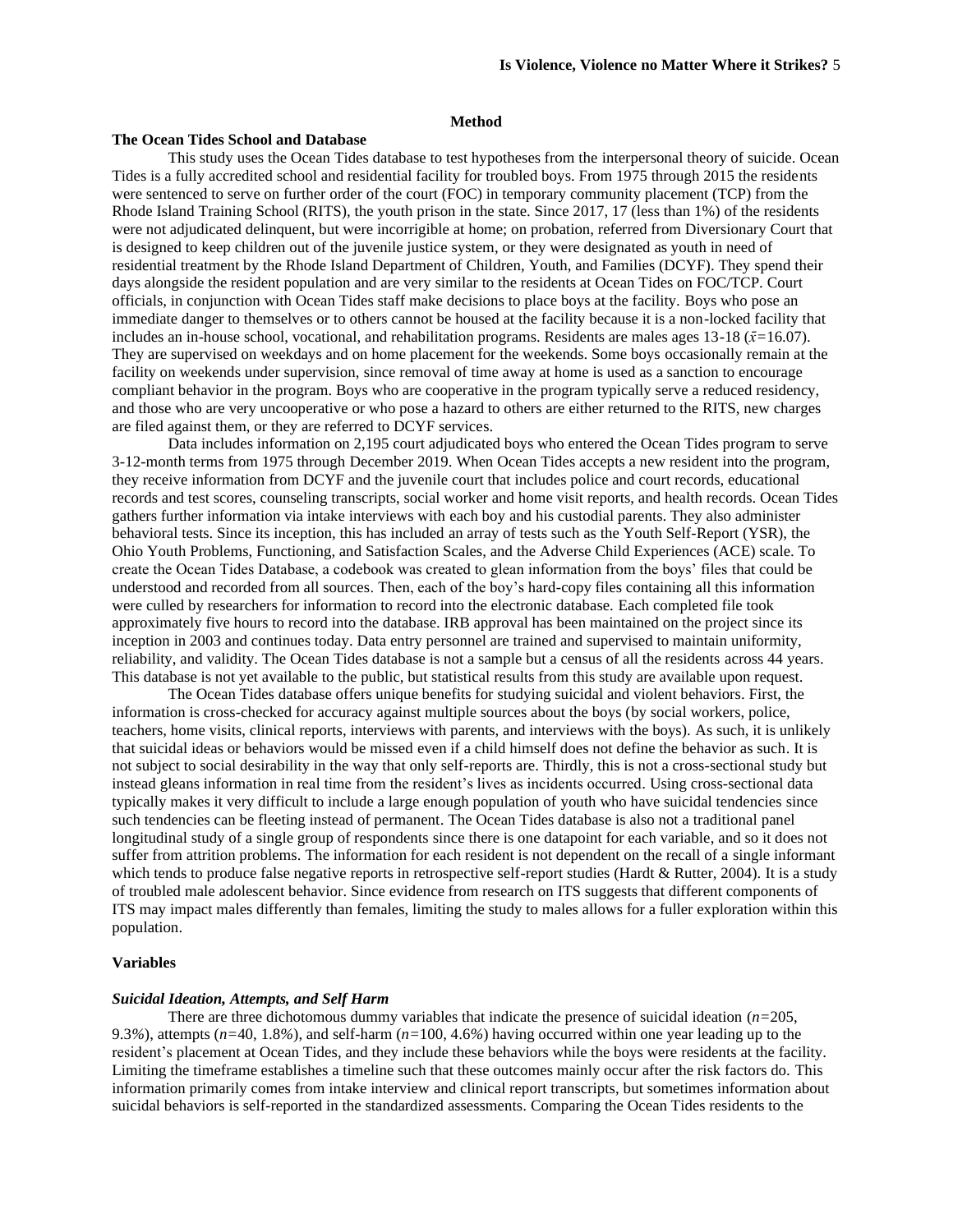general population in the same state, suicidal ideation for teens ages 15-19 in Rhode Island is currently 4.9% (America's Health Rankings, 2020), while lifetime measures of the same behavior in the Ocean Tides data is 13.9%. This is closer to national averages for males ages 14-18, at 13.3% (Ivey-Stephenson et al., 2020). Descriptive information about the variables in this study are presented in Table 1.

#### **Table 1 about here--------------------------------------------------------------------------------------**

#### *Thwarted Belongingness*

Thwarted belongingness is an ordinal variable with five categories that measure the extent to which a resident was either abandoned or emotionally rejected by a biological parent in his lifetime leading up to detention. Although it is possible that a boy in the study may have been abandoned or emotionally rejected by a non-biological parent, cultural assumptions dictate that biological parents should provide physical and emotional support for their children, regardless of their marital status or living arrangements and so rejection or abandonment by a biological parent may be more detrimental to youth than by someone else. "All adopted children grieve the loss of their biological family, their heritage and their culture to some extent" (*Pediatric Child Health*, 2001). Abandonment means that a parent willfully dropped out of the child's life completely having no, or little contact with him. The death of a parent was not counted as abandonment since the concept is meant as an indicator of willful abandonment, but parents serving prison sentences were counted as abandonment since there are alternatives to criminal behavior making this kind of abandonment more, rather than less willful. Cultural expectations for parents also dictate that they should not engage in illegal behaviors because their children need them to care for them. The US Department of Health and Human Services report multiple poor child outcomes in families where a parent is incarcerated that include feelings of abandonment (Parke & Clarke-Stewart, 2002). Therefore, parents going to prison is considered in this study as willful abandonment. Emotional rejection means that the child knew his parent and had regular contact with the parent, but he felt as though the parent did not want him in his life. This information was primarily obtained from transcripts from interviews and counseling sessions with the resident or with his custodial parents. About 41% (*n=*902) of the residents were abandoned by their fathers and 12.4% (*n=*272) by their mothers; 26.6% (*n=*584) were emotionally rejected by their fathers, and 11.8% (*n=*259) by their biological mothers. In the final variable for analysis,  $1=$  no abandonment or rejection,  $2 =$  abandonment OR rejection by one parent, 3 = abandonment and rejection by one parent, but not the other one, 4 = one parent both abandoned and rejected the boy and the other one did one or the other, and  $5 =$  both biological parents abandoned and rejected the boy. Hence, this enumeration creates an ordinal variable with higher scores representing greater abandonment and rejection/thwarted belongingness. Obviously, experiencing one of these types of rejection is much less serious than experiencing both types by both parents.

#### *Perceived Burdensomeness*

Perceived burdensomeness is an ordinal variable with three categories that capture the cumulative impact of polyvictimization by exposure to physical PIPV and physical child abuse. Exposure to physical PIPV means that the resident either witnessed, overheard, or knew about the violence between parental figures by some other means, such as seeing bruises on a parent and knowing how they got there. These measurements are consistent with best research practices established by the Crimes Against Children Research Center

[\(http://unh.edu/ccrc/researchers/index.html\)](http://unh.edu/ccrc/researchers/index.html). Although exposure to interparental violence has not always been perceived as a form of child abuse, it has always been thought of as culturally inappropriate for parents to fight and harm each other in front of their children. That explains why this information was reported in the data by social workers and others even in the early Ocean Tides data. Parental figures include biological, step, or cohabitating parents, as well as foster parents or other relatives who served in that capacity for the child. They are lifetime measures leading up to the time of detention. Physical child abuse indicates that a boy sustained physical injury by a parental figure at least once in his lifetime before detention (*n=*446, 20.3*%*). The final variable, perceived burdensomeness includes three categories (1=no exposure to physical PIPV or child abuse (*n=*1,535, 69.9%), 2=experienced one or the other (*n=*464, 21.1%), and 3=experienced both (*n=*196, 8.9*%*). The interaction term between thwarted belongingness and perceived burdensomeness (TBPB) creates the opportunity to test the ITS theory assumptions that people who feel separated from society and feel as though they are a burden to others creates a heightened risk of suicidal ideation. TBPB ranges from 1-15 (*x̄=*2.79, *s=*2.35).

#### *Acquired Capability*

Acquired capability is an ordinal variable with three categories that combines past violence against others (VAO) and suicidal attempts that occurred prior to one year before entering Ocean Tides ((1=neither VAO or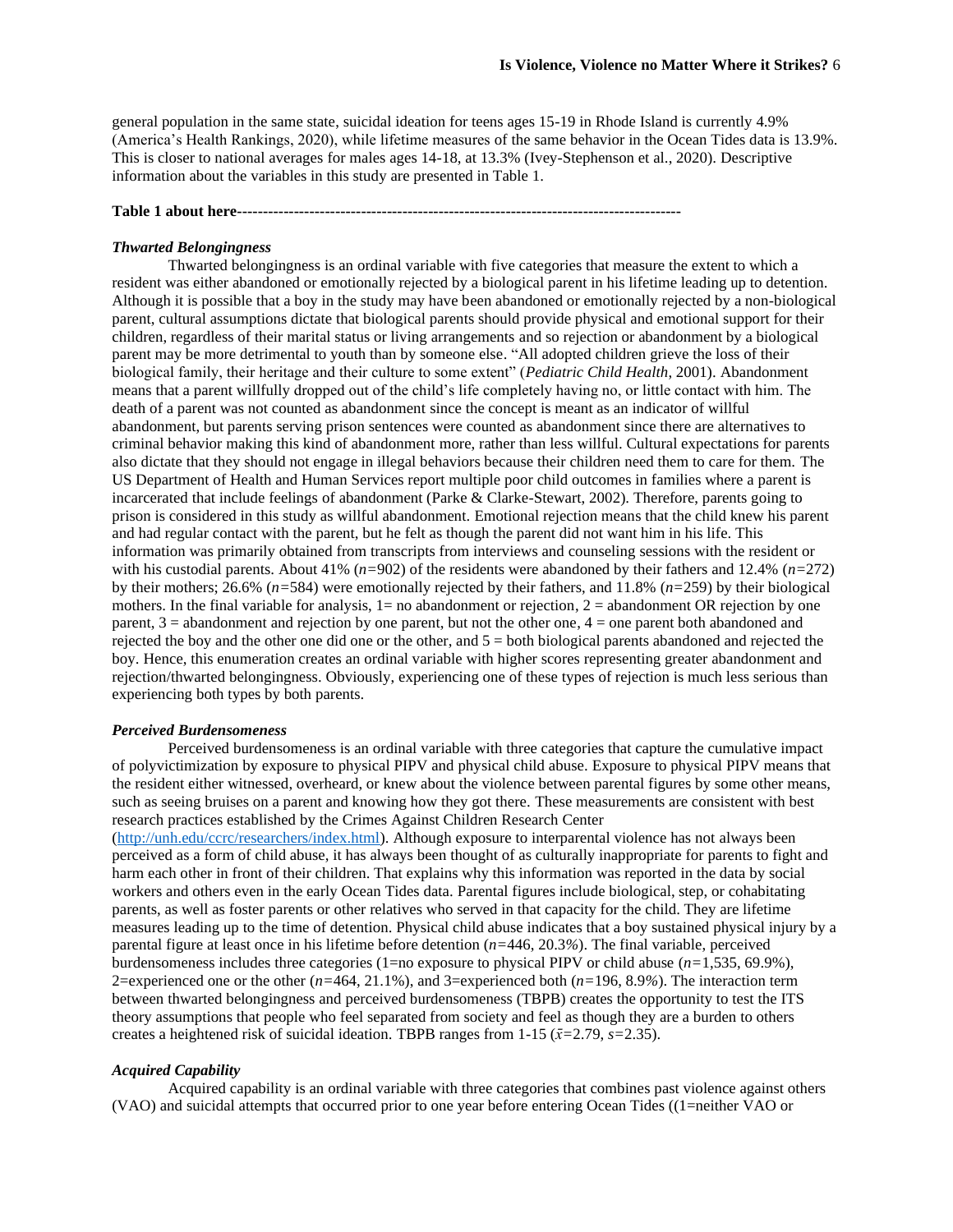attempts  $(n=775, 35.3%)$ ,  $2 =$  either VAO or attempts at least once  $(n=1,368, 62.3%)$ , and  $3 =$  was violence against others and attempted suicide (*n=*52, 2.4*%*)). The timeframe was selected to manage time sequencing between the independent and dependent variables in the analyses. Research on the interpersonal theory of suicide sometimes measures acquired capability as violence against others and at other times it is measured as suicidal attempts. Therefore, in the current study, the two are combined. VAO is constructed from all sources in the database and does not rely solely on arrest reports, although they are included as sources. Almost 74% (*n=*1,617) of the residents had engaged in some form of violent behavior against others in their lifetimes (including while they resided at Ocean Tides) that was serious enough to be mentioned in the boys' file, while just 48.8% (*n=*1,072) faced official delinquency charges for violent offences (simple assault, aggravated assault, attempted murder, robbery, and rape, against others – strangers, acquaintances, friends, or relatives). Past suicidal attempts were gathered primarily from clinical reports in the boys' files but also from parent and resident interviews upon intake. A three-way interaction term (TBPBAC) is created between thwarted belongingness, perceived burdensomeness, and acquired capability (*range*=1-30, *x̄=*4.8, *s=*4.65). High scores represent boys who feel like they do not belong (are abandoned and rejected), feel like a burden to others (have been exposed to PIPV and child abuse), who have engaged in violence against others, and have attempted suicide in their past. Theoretically, this interaction should successfully predict suicidal attempts in the year preceding, and while in residency at Ocean Tides.

#### *Control Variables*

Depression was constructed from clinical DSM (Diagnostic Statistical Manual) diagnostic reports and includes all subtypes of depression. The variable identifies subjects who were clinically diagnosed with depression at any time in the boy's lifetime leading up to his most recent detention. Since the data spans 44 years, DSM III-V were used, which does not present a problem in the current study since prior diagnoses based on earlier versions of the DSM are not clinically discounted by professionals. This variable is nominal and dichotomous and identifies all diagnoses. Its construction makes sense for young people who are under 18 years old since few of them have been diagnosed with any type of depressive disorder (*n=*1,864, 15.1%). Drug and alcohol abuse is measured as an ordinal variable with four categories (1 = no problem with any drugs or alcohol  $(n=387, 17.6\%)$ , 2 = slight (but no greater) problem with at least one type of drug or alcohol (*n=*77, 3.5%), 3 = a moderate (but no greater) problem with at least one type  $(n=576, 26.2\%)$ , and  $4 =$  severe problem with at least one type  $(n=1,155, 52.6\%)$ . "No problem" does not necessarily indicate that the resident did not use an illegal substance or alcohol, but that it has not presented itself as a problem in the boy's life. A serious problem is indicated as presenting interference in the boy's daily functioning. Several sources in the database were cross-referenced with others to create this variable, including positive drug screenings at Ocean Tides. Socioeconomic status (SES) is measured by six categories ranging from poorest to wealthiest  $(\bar{x}=2.65, s=1.15)$ . Race is dichotomized as (0) white  $(n=1,089, 49.6%)$  and (1) all others (*n=*835, 38%) since current studies identify the largest differences in suicidal behavior are between whites and all others. It also identifies differences by non-Hispanic and Hispanic ((measured as 0 (*n=*1,514, 69%) and 1 respectively  $(n=410, 18.7\%)$ . Interaction terms are created between SES and race  $(n=1,786, range=1-12, \bar{x}=3.64,$  $s=1.87$ ) and SES and Hispanic ( $n=1,786$ ,  $range=1-10$ ,  $\bar{x}=3.13$ ,  $s=1.61$ ) as advised by the literature. These interaction terms create opportunities to test the effects of intersectionality on self-directed violence.

#### **Analyses**

All statistical analysis is performed in SPSS, V.27. Bivariate correlations between all pertinent variables are in Table 2. Suicidal ideation should be correlated in the predicted directions with thwarted belongingness, perceived burdensomeness, the interaction term for those two variables, and the control variables. It is not correlated with thwarted belongingness, Hispanic, or either of the SES interaction terms with race or Hispanic. Ideation correlates in the predicted directions with all other theoretical variables. Suicidal attempts do not correlate with thwarted belongingness, perceived burdensomeness, drug/alcohol use, or any of the race, SES or Hispanic variables. It correlates in the predicted directions with acquired capability and all the theoretical interaction terms. Both ideation and attempts are associated with depression. Self-harm correlates with all the theoretical variables and depression, but none of the other controls. It is fair to say that results are mixed.

#### **Table 2 about here --------------------------------------------------------------------------**

To test the theoretical hypotheses, backwards stepwise (conditional) logistic regression is calculated and results for the full models and the final steps are presented starting with the model explaining ideation in Table 3. This procedure begins with the full model and removal of variables is based on the probability of the likelihood-ratio statistic using conditional parameter estimates, in this case set at .10. This number may be between .01-.99 and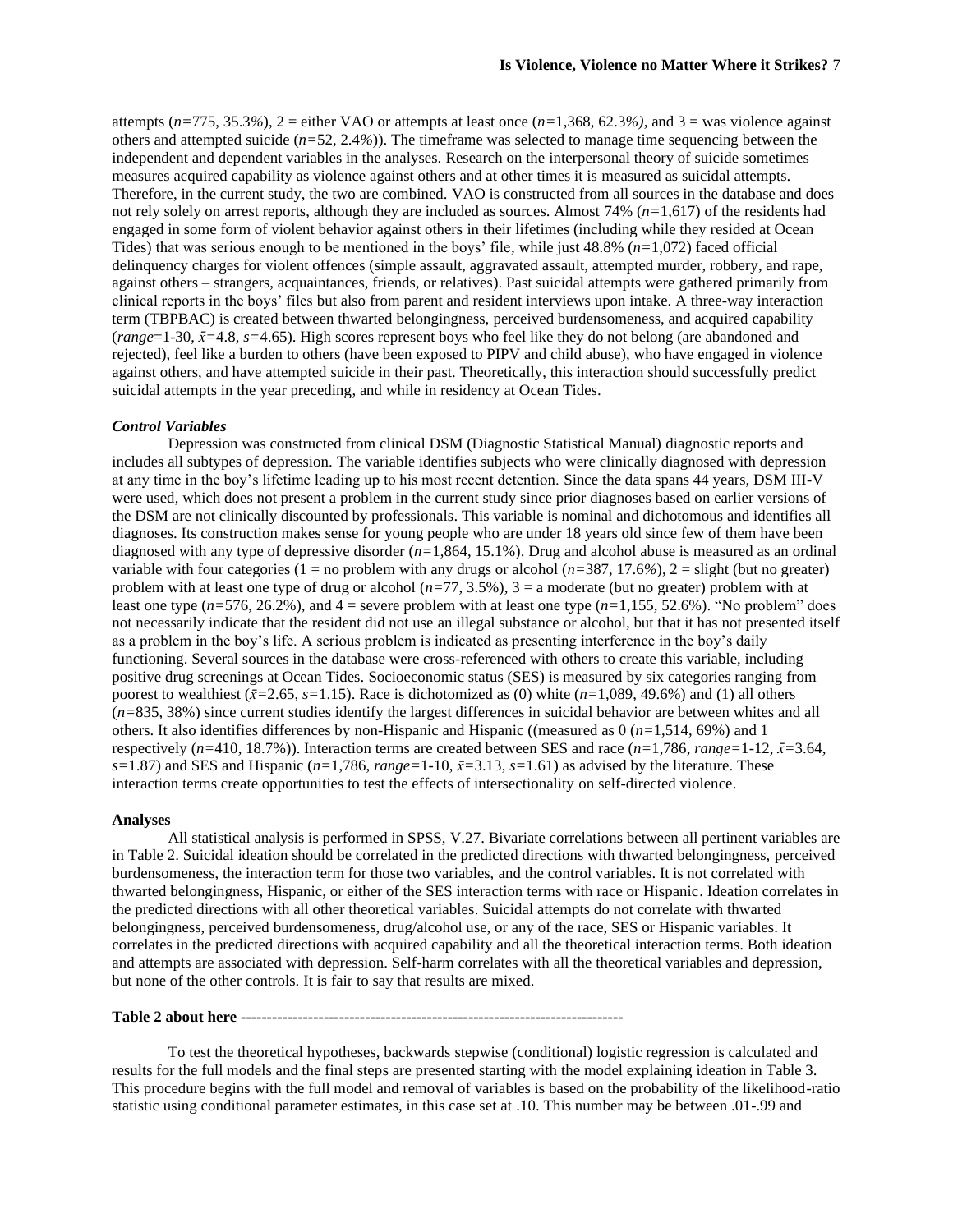setting it too high may obscure the theoretical validity of the model; .10 is the system default for SPSS.

## **Table 3 about here ----------------------------------------------------------------------------------**

In the multivariate models, the number of cases was reduced due to missing information for either SES, race, or Hispanic (*n=*271, 12.3% missing for race and Hispanic, and *n=*204, 9.2% missing for SES). This database is constructed from hard-copy files that are up to 44 years old. It was culturally a very different time in the 1970's than it is now and the source agencies for the information in the files may have taken some things for granted and did not record them. An outdated and racist ideology identifies white/non-Hispanic as the standard race/ethnicity, and older records were likely recorded predominantly by white employees. For these reasons, it is assumed that white/non-Hispanic may be the race that is missing. Seventy-three percent of cases missing race were from files prior to 1995, which increases the plausibility of this explanation.<sup>ii</sup> It is important to note that in the original construction of the Ocean Tides database, the presence of conditions and/or events was recorded. If no indication was noted in the boy's file, then that case was recorded as null for that variable. Clearly, this process is not fool proof as some positive cases may have been recorded as negative if the information was not included in the boy's file. However, since every variable in the database was constructed from multiple sources of information it is unlikely that at least serious experiences were missed. However, race/ethnicity and SES could not be coded in this manner since there was no way to assess these characteristics if no information about them was included in the file or if contradictory evidence from two or more sources prevented clarification.

In the full model that explains ideation, only depression and the interaction term for SES by Race significantly predict it. The procedure produced seven steps. In the final step, perceived burdensomeness predicted ideation ( $e^2 = 1.50$ ,  $p < .001$ ), but not thwarted belonginess or the interaction term between those two variables as predicted. Depression ( $e^2$ =3.37,  $p$ <.001), SES ( $e^2$ =1.4,  $p$ <.001) and the SES/Race interaction term ( $e^2$ =.87,  $p$ =.024) remain in the final step.<sup>iii</sup> The interaction term is negatively correlated with suicidal ideation, which means that people with lower SES who are white are more likely than others to experience suicidal ideation. This is an interesting finding since the analysis also indicates that higher SES increases chances of suicidal ideation.

Results for the logistic regression model for attempts is presented in Table 4. In the full model, acquired capability and depression significantly predict attempts. In the final step (step number 9) of the backwards stepwise procedure, acquired capability ( $e^2 = 6.29$ ,  $p < .001$ ) and depression ( $e^2 = 3.66$ ,  $p < .001$ ) remain as significant predictors of suicidal attempts. The three-way interaction between thwarted belongingness, perceived burdensomeness and acquired capability remained in the model through the  $8<sup>th</sup>$  step, and race remained through the  $7<sup>th</sup>$  step.

#### **Table 4 about here ----------------------------------------------------------------------------------**

The final models are in Table 5 for self-harm. Some researchers argue that although self-harm and attempts are fundamentally different behaviors, they are both explained by interpersonal theory of suicide as they converge in acquired capability. Self-harm may be a precursor to attempts (Joiner et al., 2012). Self-harm includes those behaviors that do not appear to be aimed at taking one's own life but are indeed self-directed violence. Interestingly, the theoretical model does a fairly good job of predicting it. In the final step (step 8), thwarted belonginess ( $e^2 = 1.88$ , *p*<.001), perceived burdensomeness ( $e^2 = 2.74$ ,  $p < .001$ ), and acquired capability ( $e^2 = 4.61$ ,  $p < .001$ ), each increase the chance of self-harm, but the three-way interaction term, TBPBAC significantly decreases self-harm ( $e^2 = .87$ ,  $p = 0.016$ ), although that relationship is weak. Depression ( $e^2 = 2.85$ ,  $p < 0.001$ ) remains in the model.

#### **Table 5 about here ----------------------------------------------------------------------------------**

#### **Discussion**

Four hypotheses derived from the interpersonal theory of suicide are tested in this research. The first one, that thwarted belongingness and perceived burdensomeness independently increase the likelihood of suicidal ideation is partially supported. Thwarted belongingness is not correlated with ideation, but perceived burdensomeness is, and that relationship is in the predicted direction. Chu et al. (2017) conducted a meta-analysis of ITS studies and concluded that perceived burdensomeness consistently predicts suicidal ideation better than thwarted belongingness does, regardless of how these concepts are operationalized and so results from the current study are not surprising. Overall in this study, thwarted belongingness measured, as parental abandonment and/or rejection performed poorly. Since thwarted belongingness plays such a significant role in this theory, its measurement deserves much further attention. Consistent with prior studies, this was the weak link in this study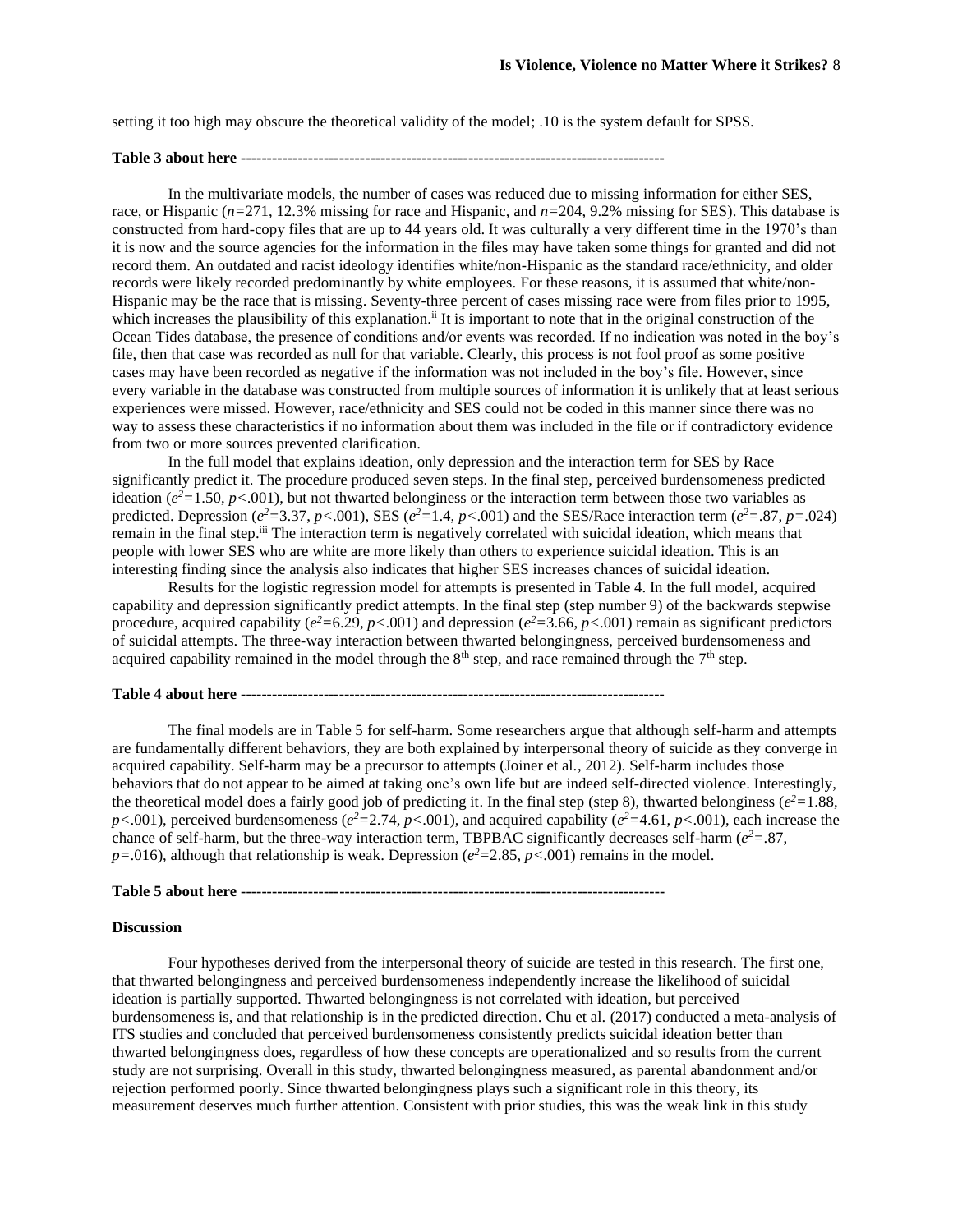(except for the prediction of self-harm). Parental abandonment and rejection only included biological parents. It is possible that when a boy is abandoned or rejected by a biological parent, or by both, then he finds a sense of belongingness with others, although this idea contradicts the literature in this field. However, this would speak to the resiliency of troublesome boys, which may also deserve further focus in the theory.

The second hypothesis, that the interaction of thwarted belongingness and perceived burdensomeness increases the likelihood of suicidal ideation controlling for other pertinent variables identified by the current literature is also partially supported, consistent with the independent effects of the two on ideation. Perceived burdensomeness increases ideation, but thwarted belongingness does not. Depression remains in the model and exerts the strongest impact on ideation net theoretical controls.

The third hypothesis, that the three-way interaction of thwarted belongingness, perceived burdensomeness, and acquired capability increase the likelihood of suicidal attempts controlling for other pertinent variables identified by the current literature is not supported. The three-way interaction term, regardless of how it is measured often produces poor results. Czyz et al. (2014) used more traditional measures of the concept but found similar results in their study of juveniles and they cited several other studies that found this concept problematic. Czyz et al. (2014) findings could aid in explaining why acquired capability as a separate measure successfully explains attempts in this model since they find similar results for male juveniles one year out from treatment and assessment. The current study uses measures up to one year prior to entering Ocean Tides to construct the variables that make up the acquired capability construct (past suicidal attempts and past violence). Czyz et al. (2014) and the current study found a delayed association between acquired capability and suicide attempts. So, controlling for the sequencing of events in future studies is recommended. Acquired capability and depression increase suicidal attempts even when controlling for the effects of the three-way interaction term, drug/alcohol abuse, race, ethnicity, and the SES/race and SES/ethnicity variables. Furthermore, acquired capability exerts twice the impact on attempts in the model as does depression.

The fourth hypothesis, that self-harm responds to the theoretical variables similarly to attempts is not supported. In fact, the theoretical concepts do a better job predicting self-harm than either ideation or attempts, which runs counter to this theory's predictions. Self-harm is more likely to occur in the presence of thwarted belongingness, perceived burdensomeness, acquired capability, and the three-way theoretical interaction terms, and depression. One explanation may be that self-harm in a population of juvenile justice involved youth may differ from other settings. Scoliers et al. (2009) studied adolescents in seven countries and found two distinctly different self-reported motives for self-harm. One is a cry for help whereby self-harm is meant to signal to others that help is needed, or at least some form of recognition that the youth needs assistance. The other is a cry of pain, and this motive is similar to an attempt whereby the youth desires to die (Scoliers et al., 2009). These two motives can be seen as a continuum with a cry for help on one end and a desire to die at the other. It is possible that the self-harm inflicted by boys in this sample did garner the attention and assistance needed, and this prevented escalation to suicidal attempts. Placement at Ocean Tides and the care they received there, may have saved some of their lives. Self-harm and suicidal attempts need to be more closely studied in the context of the interpersonal theory of suicide.

From the interpersonal theory of suicide, the strongest explanation for suicidal ideation comes from perceived burdensomeness as measured by exposure to PIPV and physical child abuse. The strongest explanation for suicidal attempts is acquired capability measured by prior suicide attempts and violence against others. Even though self-harm is not an outcome that is traditionally predicted by this theory, perhaps it should be since perceived burdensomeness, thwarted belongingness, and acquired capability successfully predict it. In terms of statistical power, acquired capability is a stronger predictor of self-harm.

Depression is the most consistent predictor for all three types of behaviors – ideation, attempts, and selfharm. It does not always have the strongest impact on the outcomes, but it remains significant in every step and in every model. These findings indicate that clinical diagnoses of depression indeed measures something unique in the explanation of suicidal behaviors and self-harm. Clearly, screening for depression should be an essential part of intake for adjudicated delinquent boys. It is worth noting that since the Ocean Tides program began in 1975, 71.2% of the boys received some kind of DSM diagnosis, but only 15.1% of those boys were diagnosed with depression of any sort. Depression screening may also reveal other potentially dangerous situations. Abram et al. (2008, p. 291) found that in a study of detained children ages 10-18 in Chicago "Fewer than half with recent thoughts of suicide had told anyone about their (suicidal) ideation." Chu et al. (2017) argued that psychiatric diagnoses are usually better predictors of suicidal risk than ITS predictors are. This study bears that out. It is equally important to mention that most ITS studies do not include depression in statistical models that test this theory, and perhaps they should. The present study uniquely identifies any clinical diagnosis of depression by a professional at any point in the respondent's lifetime prior to adjudication in adolescence, which may explain why its predictive ability is so strong. Depression can be sporadic and can reoccur. Most suicide studies are cross-sectional data and only account for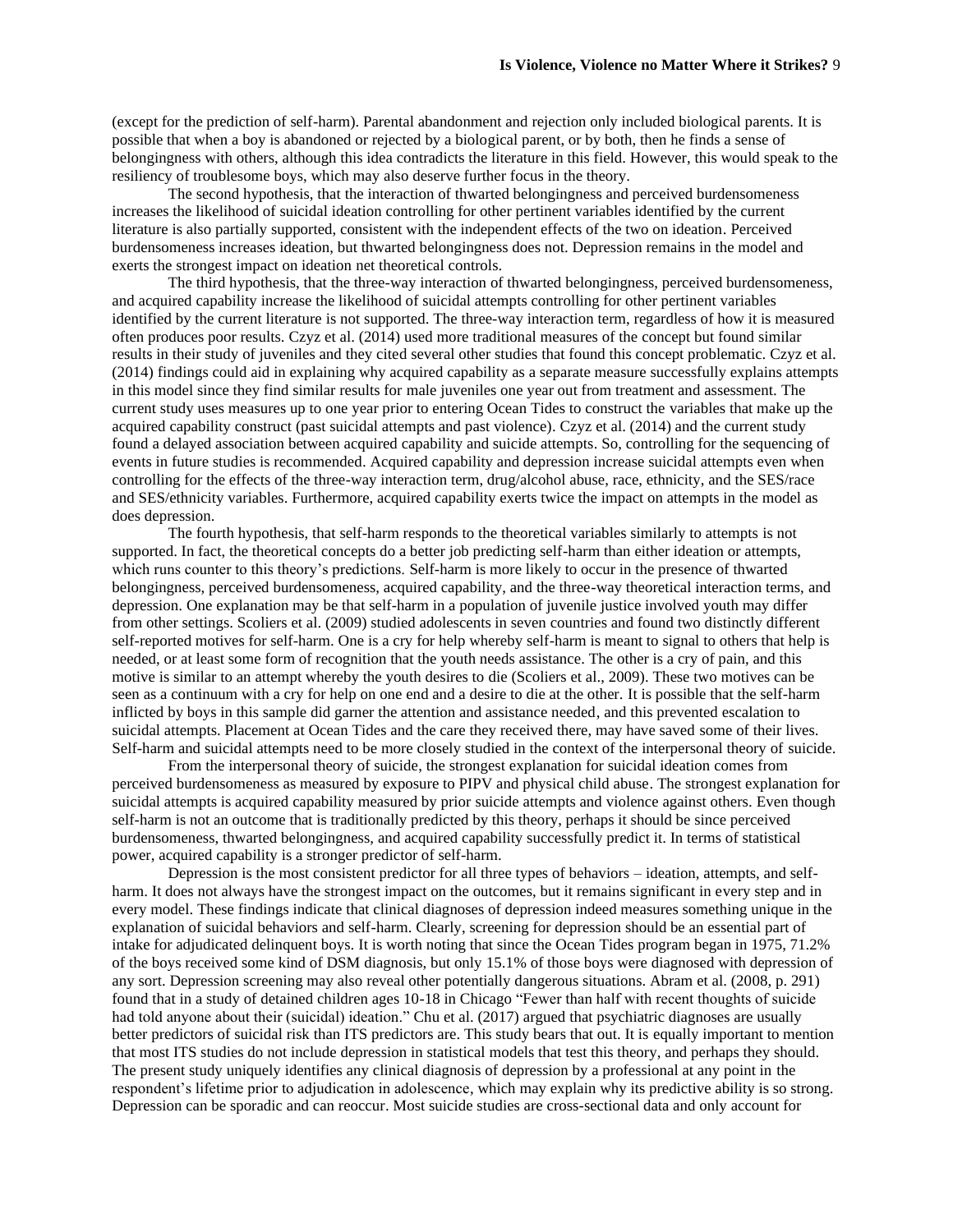depressive symptoms within a limited time frame.

Drug/alcohol abuse is a poor predictor of suicidal behavior in this study. This may be because drug/alcohol abuse, perceived abandonment, and thwarted belongingness may mediate the relationship between depression and suicidal behaviors. Adolescents may drink and take drugs because they are depressed, feeling abandoned and feel like they do not belong, and those feelings increase suicidal behaviors. Certainly, these mediating associations deserve further investigation in the suicide and ITS literature.

Results for race, ethnicity and SES are mixed. Race or ethnicity do not independently affect any of the outcomes, but the interaction of race and SES do remain in the model predicting ideation along with SES. This means that residents who are white and experience lower SES experience increased risk of ideation net controls, but higher SES also increases ideation. So, poorer whites and wealthier people in general are more prone to suicidal ideation. This intersection between race and SES deserves further attention in suicide studies since most of these studies ignore possible intersections and focus on their independent impacts. Interestingly, race and ethnicity studies on suicide tend to theorize why minorities may experience greater rates of suicidal behaviors, but the research consistently finds weak support for the opposite, that whites tend to experience higher rates (see Acosta et al., 2017; Cauffman, 2004; De Luca et al., 2020; Peña et al., 2018). Unemployment and other SES indicators are often associated with suicidal behaviors, SES alone may be a spurious predictor as it is at least temporarily affected by conditions such as job loss, family mental illness or family history of suicide (Agerbo et al., 2002). As a broader measure then, the effects of SES on suicide may wane.

#### **Study Limitations**

The race and ethnicity measures were simplified. Some evidence indicates that Asians and Pacific Islanders may experience elevated risk of suicidal behaviors compared to other minorities and to whites in the United States (Erausquin et al., 2019; Heaton, 2018). Therefore, lumping all racial minorities into a single category may have produced ambiguous results in this study. Likewise, ethnicity was also simplified as non-Hispanic/Hispanic. Hispanic is a rather diverse population, and it is reasonable to believe that Latinx boys may have different experiences in the United States than those of Spanish descent. More dynamic measures of race and ethnicity may be needed in this research, which poses another problem. To isolate racial and ethnic differences, researchers need a lot of data; however, in very large national studies, it is difficult to gather information from multiple sources to garner the greatest accuracy and detail.

When generalizing the results of this study, it is important to recognize that Ocean Tides is not a typical youth prison, although its population is very similar to the RITS by race, ethnicity, and crimes committed, it is a residential non-locked facility in which boys are in house and constantly supervised Monday – Friday and at home on weekends. It is not an alternative program either. It simply is not structured the same way as traditional youth prisons or as an alternative to adjudication. Ocean Tides also has the luxury of refusing residents, and so the most serious offenders are either not sent there to begin with, or they are returned to the RITS before their sentence is completed. On average, Ocean Tides accepts about half of the RITS boys who are referred to them. Rejections are typically based on administrative reasons (a relative is already there), assaults against placement staff, entrenched gang involvement, non-compliance (not willing to interview), and imminent danger of suicide. Severe mental health issues would be problematic at Ocean Tides since success in the program is based on a boy's ability to make reasonably rational decisions. Although the Ocean Tides boys do differ significantly from one another in their behaviors, the most troubled youth are not included in this database.

#### **Conclusions**

It remains unclear in the literature whether suicidal behaviors among juvenile justice involved male populations is more prevalent or mirrors the general population. Among the Ocean Tides residents (ages 13-18), 13.9% have engaged in suicidal behaviors at least once in their lifetimes, while the national average for males ages 14-18 is 13.3% (Ivey-Stephenson et al., 2020). This study's findings support the argument that there is little difference.

In the literature on ITS, conceptual delineation between its main concepts can be ambiguous. For example, child abuse has been operationalized as acquired capability in some studies, as perceived burdensomeness in others, and as thwarted belongingness in some. Violence against others is rarely included in the measurement of acquired capability, and self-harm is rarely studied as an outcome of ITS. It is a relatively new theory having only been in the literature on suicide for 15 years. The current study significantly contributes to theoretical specification within the theory; particularly for troublesome boys by identifying linkages between violence against others and self-directed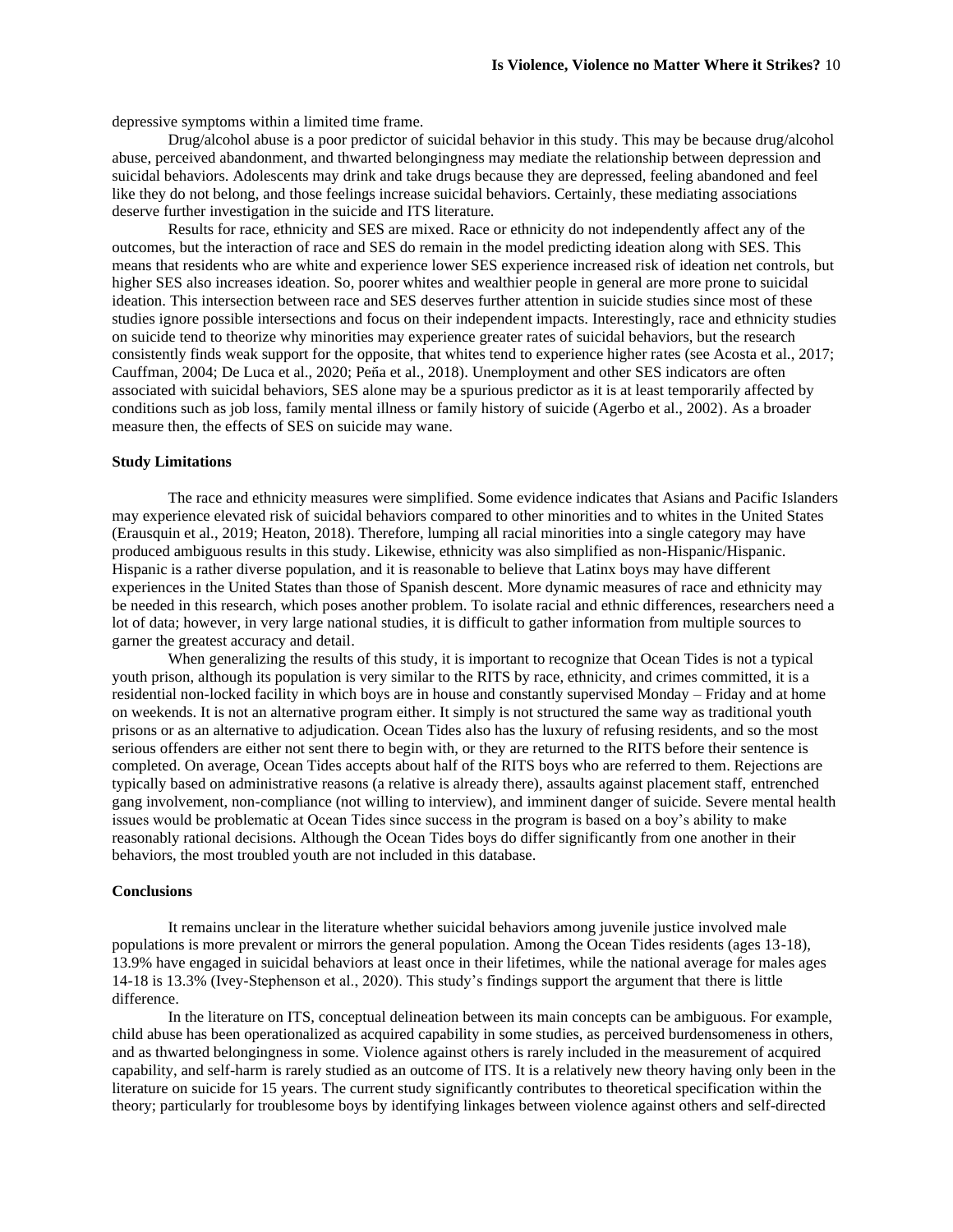violence. It does appear that violence, is violence no matter where it strikes, and multiple forms of violence should factor into explanations for suicidal behaviors and self-harm.

 Child exposure to PIPV, child abuse, prior suicidal attempts, and violence against others are important precursors for future self-directed violence. Beyond opening dialog about the methodological specification within the theory, these are incredibly important findings for informing programming for troublesome boys. With increased focus on mental health issues and on trauma-informed care nationally, the importance of depression, child abuse, exposure to PIPV, and depression are well understood, but violence against others is an equally informative behavior in the care and rehabilitation of juvenile boys. It is easy to understand that some conditions are beyond the immediate control of troublesome juveniles, but violence against others is still often seen as a rational decision that is only important in its consequences for others. Skinner-Osei et al. (2019, p. 2) argue that "Children in the justice system are often viewed as beyond hope and uncontrollable. They may appear angry and defiant when, in actuality, they are stricken with loneliness, depression, abandonment, powerlessness, and fear." Violence against others should be evaluated as a symptom of underlying trauma and as a warning signal for future self-harm and suicidal behaviors.

#### **References**

- Abram, K. M., Choe, J. Y., Washburn, J. J., Teplin, L. A. King, D. C., Dulcan, M. K. (2008). Suicidal ideation and behaviors among youth in juvenile detention. *Journal of the American Academy of Child and Adolescent Psychiatry, 47(3)*, 291-300. DOI: 10.1097/CHI.0b013e318160b3ce
- Abram, K. M., Choe, J. Y., Washburn, J. J., Teplin, L. A. King, D. C. Dulcan, M. K., & Bassett E. D. (2014). Suicidal thoughts and behavior among detained youth. *Working for Youth, Justice, and Safety*. Juvenile Justice Bulletin. Washington DC, US Department of Justice, Office of Juvenile Justice and Delinquency Programs.
- Acosta, L., Hagan, C. R., & Joiner, T. E. (2017). Burdensomeness, belongingness, and suicidal desire among Hispanic/Latino individuals: Examining the effect of ethnicity in the interpersonal theory of suicide. *PSI CHI Journal of Psychological Research, 22(1),* 54-64.
- Agerbo, E., Nordentoft, M., & Bo Mortensen, P. (2002). Familial, psychiatric, and socioeconomic risk factors for suicide in youth people: Nested case-control study. *British Medical Journal, 325,* 1-5.
- Alfaro, J. D. (1981). Report on the relationship between child abuse and neglect and later socially deviant behavior. Pp. 175-219 in *Exploring the Relationship between Child Abuse and Delinquency,* edited by R. J. Hunner, Y. Elder Walker Allanheld, & O. Montclair, NJ: Allanheld, Osmun.
- America's Health Rankings analysis of CDC WONDER Online Database, (2020). Underlying Cause of Death, Multiple Cause of Death files, United Health Foundation,

https://www.americashealthrankings.org/explore/annual/measure/Suicide/state/RI, Accessed 2020.

- Baldry, A. C. (2003). Bullying in schools and exposure to domestic violence. *Child Abuse and Neglect, 27*, 713– 732. DOI: 10.1016/S0145-2134(03)00114-5
- Bolanis, D., Orri, M., Castellanos-Ryan, N., Renaud, J., Montreuil, T., Boivin, M., Vitaro, F., Tremblay, R. E., Turecki, G., Cote, S. M., Seguin, J. R., & Geoffroy, M. C. (2020). Cannabis use, depression and suicidal ideation in adolescence: Direction of associations in a population based cohort. *Journal of Affective Disorders, 274*, 1076-1083. DOI: 10.1016/j.jad.2020.05.136
- Boyas, J. F., Jin Kim, Y., Villarreal-Otalora, T., & Sink, J. K. (2019). Suicide ideation among Latinx adolescents: Examining the role of parental monitoring and intrinsic religiosity. *Children and Youth Services Review, 102,*  177-185. DOI: 10.1016/j.childyouth.2019.04.026
- Brausch, A. M., & Holaday, T. C. (2015). Suicide-related concerns as a mediator between physical abuse and selfharm behaviors in college students. *Crisis. 36(6)*, 440-446. DOI: 10.1027/0227-5910/a000349
- Cairns, R. B., Peterson, G., & Neckerman, H. J. (1988). Suicidal behavior in aggressive adolescents. *Journal of Clinical Child Psychology, 17(4)*, 298-309.
- Carballo, J. J., Llorente, C., Kehrmann, L., Flamarique, I., Zuddas, A., Purper-Ouakil, D., Hoekstra, P. J., Coghill, D., Schulze, U. M. E., Dittmann, R. W., Buitelaar, J. K., Castro-Fornieles, J., Lievesley, K., Santosh, P., & Arango, C. (2020). Psychosocial risk factors for suicidality in children and adolescents. *European Child & Adolescent Psychiatry, 29,* 759-776. DOI: 10.1007/s00787-018-01270-9
- Castellvi, P., Miranda-Mendizabal, A., Pares-Badell, O., Almendara, J., Alonso, I., Blasco, M. J., Cebria, A., Gabilondo, A., Gili, M., Lagares, C., Piqueras, J. A., Roca, M., Rodriguez-Marin, J., Rodriguez-Jimenez, T., Soto-Sanz, V., & Alonso, J. (2016). Exposure to violence a risk for suicide in youths and young adults: A metaanalysis of longitudinal studies. *Acta Psychiatrica Scandinavica, 135*, 195-211. DOI: 10.1111/acps.12679
- Cauffman, E. (2004). A statewide screening of mental health symptoms among juvenile offenders in detention. *Journal of the American Academy of Child & Adolescent Psychiatry, 43(4)*, 430–439. DOI: 10.1097/00004583-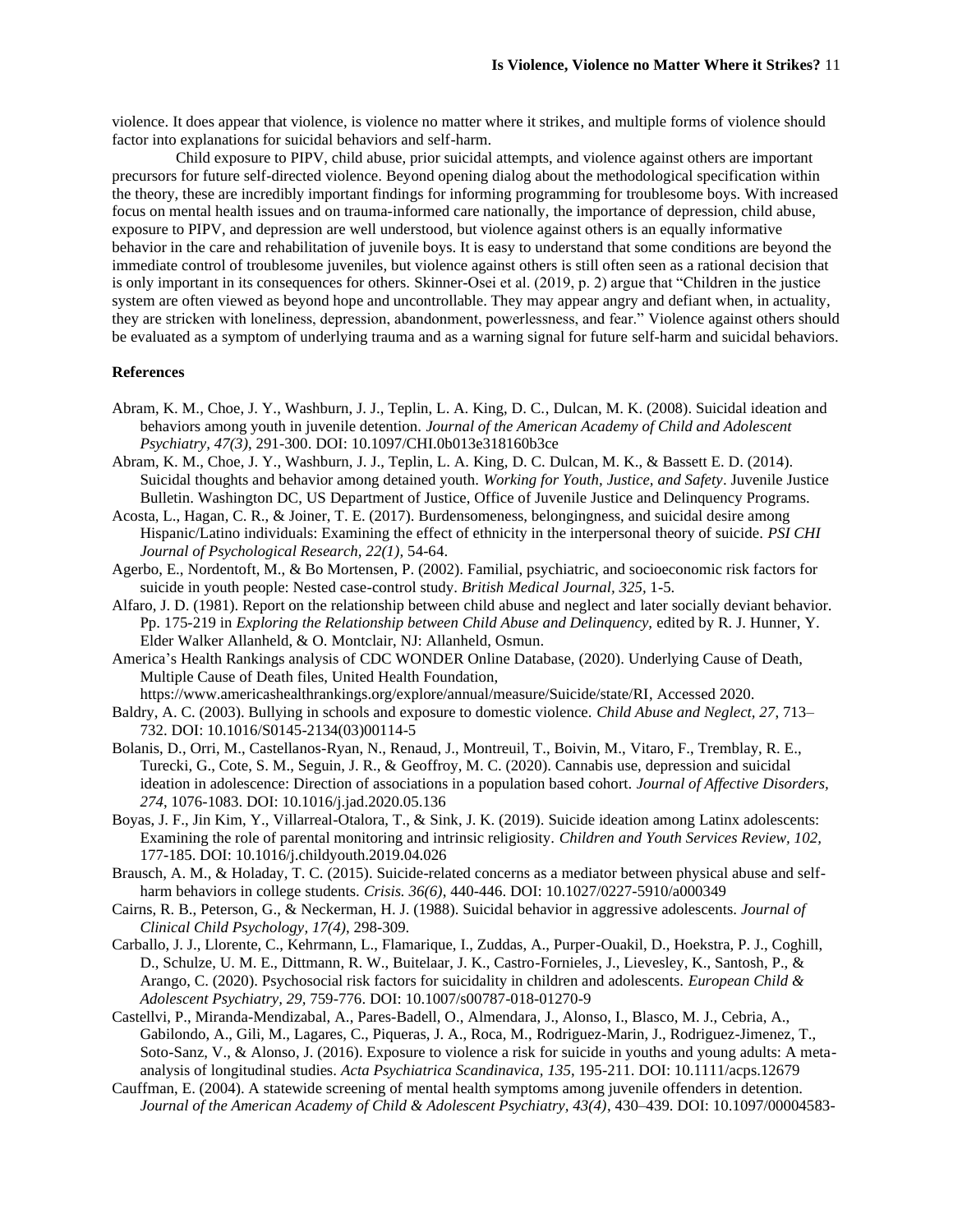200404000-00009

- CDC. Web-based Injury Statistics Query and Reporting System (WISQARS). (2020) Atlanta, GA: National Center for Injury Prevention and Control. [https://www.cdc.gov/injury/wisqars/index.html.](https://www.cdc.gov/injury/wisqars/index.html) Accessed 2020.
- Chang, C. J., McCauley Ohannessian, C., Krauthamer Ewing, E.S., Kobak, R., Diamond, G.S., & Herres, J. (2020). Attachment and parent-adolescent discrepancies in reports of family functioning among suicidal adults. *Journal of Child and Family Studies, 29*, 227-236. DOI: 10.1007/s10826-019-01566-7
- Chu, C., Buchman-Schmitt, J. M., Stanley, I. H., Hom, M. A., Tucker, R. P., Hagan, C., R., Rogers, M. L., Podlogar, M. C., Chiurliza, B., Ringer, F. B., Michaels, M. S., Patros, C. H. G., & Joiner. T. E. (2017). The interpersonal theory of suicide: A systematic review and meta-analysis of a decade of cross-national research. *Psychological Bulletin, 143(2),* 1313-1345. DOI: 10.1037/bu10000123
- Chu, C., Hom, M. S., Stanley, I. H., Gai, A. R., Nock, M. K., & Gutierrez, P.M. (2018) Non-suicidal self-injury and suicidal thoughts and behaviors: A study of the explanatory roles of the interpersonal theory variables among military service members and veterans. *Journal of Consulting and Clinical Psychology, 86(1)*, 56-58. DOI: 10.1037/ccp0000262
- Crosby A. E., Ortega, L., & Melanson, C. (2011). Self-directed Violence Surveillance: Uniform Definitions and Recommended Data Elements, Version 1.0. Atlanta (GA): Centers for Disease Control and Prevention, National Center for Injury Prevention and Control.
- Cuevas, C. A., Finkelhor, D., Shattuck, A., Turner, H., & Hamby, S. (2013). Children's exposure to violence and the intersection between delinquency and victimization. *Juvenile Justice Bulletin: OJJDP National Survey of Children's Exposure to Violence,* Washington, DC: U.S. Department of Justice, Office of Justice Programs.
- Czyz, E. K., Berona, J., & King, C. A. (2014). A prospective examination of the interpersonal-psychological theory of suicidal behavior among psychiatric adolescent inpatients. *Suicide and Life-Threatening Behavior, 45(2),* 243-259. DOI: 10.1111/sltb.12125
- De Luca, S. M., Yan, Y., & Johnston, C. (2020). "Can we talk?": A longitudinal analysis of Latino & non-Hispanic parent-child connectedness & adolescent ideation. *Children and Youth Services Review, 110*, 104775. DOI: 10.1016/j.childyouth.2020.104775
- Donker, T., Batterham, P. J., Van Orden, K. A., & Christensen, H. (2014). Gender-differences in risk factors for suicidal behavior identified by perceived burdensomeness, thwarted belongingness and acquired capability: cross-sectional analysis from a longitudinal cohort study. *BioMed Central Psychology,* Open Access. [http://www.biomedcentral.com/2050-77283/2/20.](http://www.biomedcentral.com/2050-77283/2/20)
- Dube, S. R., Anda, R. F., Felitti, V. J., Chapman, D. P., Williamson, D. F., & Giles, W. H. (2001). Childhood abuse, household dysfunction, and the risk of attempted suicide throughout the lifespan: Findings from the Adverse Childhood Experiences Study. *Journal of the American Medical Association, 286(24)*, 3089-3096.
- Duke, N. N., Pettingell, S., Mcmorris, B. J., & Borowsky, I. W. (2010). Adolescent violence perpetration: Associations with multiple types of adverse childhood experiences. *Pediatrics, 125*(4), 778-786. DOI: 10.1542/peds.2009-0597
- English, D., Widom, C., & Brandford, C. (2002). *Childhood victimization and delinquency, adult criminality, and violent criminal behavior: A replication and extension* (NCJ 192291). Washington, DC: National Institute of Justice.
- Erausquin, J. T., McCoy, T. P., Bartlett, R., & Park, E. (2019). Trajectories of suicide ideation and attempts from early adolescence to mid-adulthood: Associations with race/ethnicity. *Journal of Youth and Adolescence, 48*, 1796-1805. DOI: 10.1007/s10964-019-01074-3
- Flannery, D. J., Singer, M. I., & Wester, K. (2001). Violence exposure, psychological trauma, and suicide risk in a community sample of dangerously violent adolescents. *Journal of the American Academy of Child and Adolescent Psychiatry*, *40(4)*, 435– 442.
- Franklin, J. C., Ribeiro, J. D., Fox, K. R., Bentley, K. H,. Kleiman, E. M., Haung, X., Huang, X., Musacchio, K. M., Jaroszewski, A. C., Chang, B. P., & Nock, M. K. (2017). Risk factors for suicidal thoughts and behaviors: A meta-analysis of 50 years of research. *Psychological Bulletin, 143(2)*, 187-232. DOI: 10.1037/bul10000084
- Garrison, C. Z., McKeown, R. E., Valois, R. F., & Vincent, M. L. (1993). Aggression, substance use, and suicidal behaviors in high school students. *American Journal of Public Health, 83*(2), 179-184.
- Granato, S. L., Smith, P. N., & Selwyn, C. N. (2015). Acquired capability and masculine gender norm adherence: Potential pathways to higher rates of male suicide. *Psychology of Men & Masculinity, 16(3)*, 246-253. DOI: 10.1037/a0038181
- Grebstein, L. C., & Van Wyk, J. A. (2016). *Turning the Tides of Male Juvenile Delinquency: The Ocean Tides Approach*. New York, NY: Springer Publishing Company.
- Hamby, S., Finkelhor, D., Turner, H., & Ormrod, R. (2011). Children's exposure to intimate partner violence and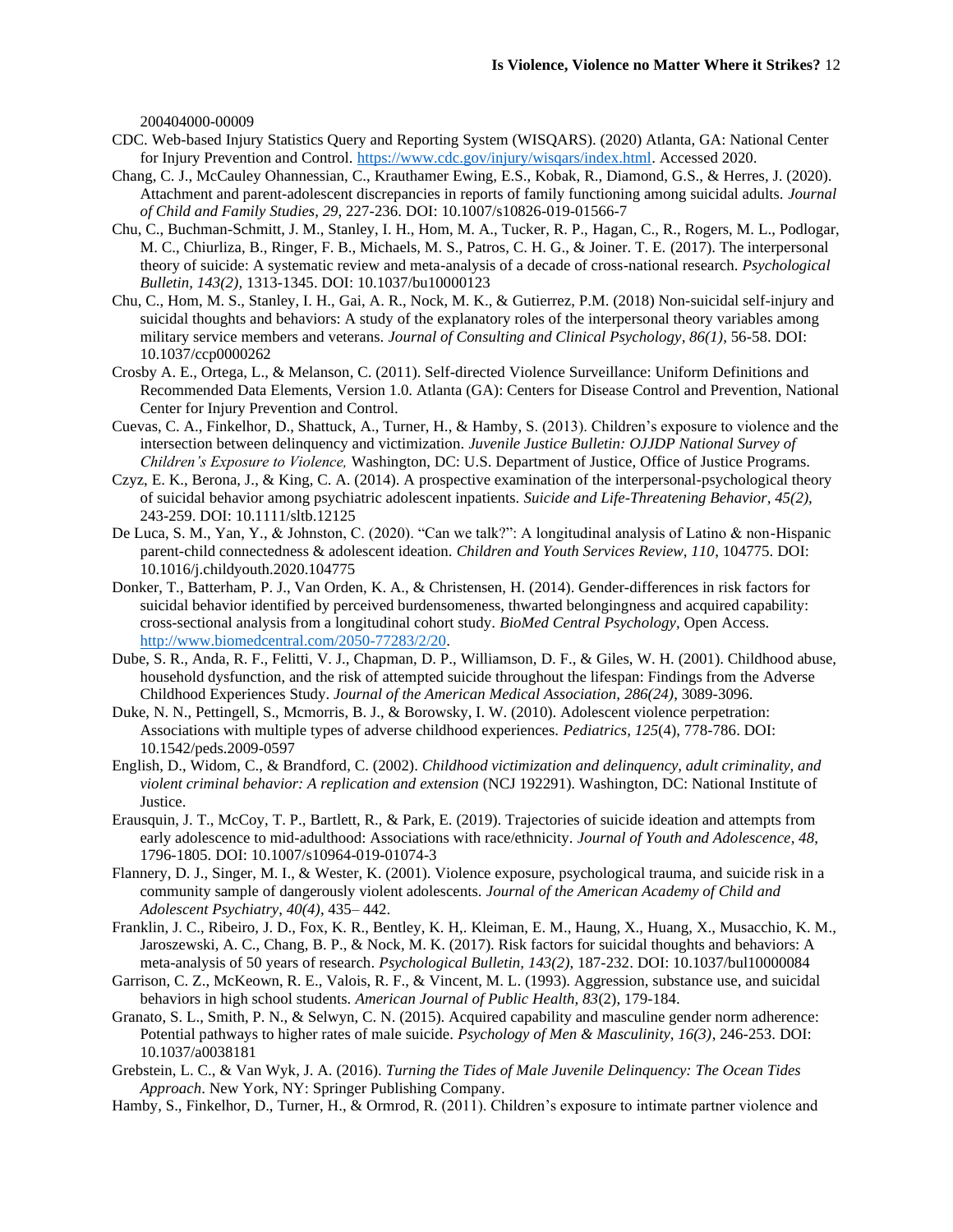other family violence. *Juvenile Justice Bulletin: OJJDP National Survey of Children's Exposure to Violence.* Washington, DC: U.S. Department of Justice, Office of Justice Programs.

- Hardt, J., & Rutter, M. (2004). Validity of adult retrospective reports of adverse childhood experiences: Review of the evidence. *Journal of Child Psychology and Psychiatry, 45*(2), 260-273[. DOI: 10.1111/j.1469-](https://doi.org/10.1111/j.1469-7610.2004.00218.x) [7610.2004.00218.x](https://doi.org/10.1111/j.1469-7610.2004.00218.x)
- Hawton, K., Linsell, L., Adeniji, T., Sariaslan, A., & Fazel, S. (2013). Self-harm in prisons in England and Wales: An epidemiological study of prevalence, risk-factors, clustering, and subsequent suicide. *[www.thelancet.com](http://www.thelancet.com/)*., *383*, 1147-1154. Open Access.
- Heaton, L. L. (2018). Race and ethnic differences in mental health need and services received in justice-involved youth. *Children and Youth Services Review, 90,* 54-65. DOI: 10.1016/j.childyouth.2018.04.043
- Ivey-Stephenson, A. Z., Demissie, Z., Crosby, A. E., Stone, D. M., Gaylor, E., Wilkins, N., Lowry, R., & Brown, M. (2020). Suicidal ideation and behaviors among high school students – Youth risk behavior survey, United States, 2019. US Department of Health and Human Services/Centers for Disease Control and Prevention. *Morbidity and Mortality Weekly Report (MMWR)*, *61*(1), 1-55.
- Joiner, T. E. (2005) *Why People Die by Suicide.* Harvard University Press, Cambridge.
- Joiner, T. E., Ribeiro, J. D., & Silva, C. (2012). Nonsuicidal self-injury, suicidal behavior, and their co-occurrence as viewed through the lens of the interpersonal theory of suicide. *Association for Psychological Science, 21(5),*  342-347. DOI: 10.1177/09637221412454873
- Keilp, J. G., Gorlyn, M., Oquendo, M. A., Brodsky, B., Ellis, S. P., Stanley, B., & Mann, J. J. (2006). Aggressiveness, not impulsiveness or hostility, distinguishes suicide attempters with major depression. *Psychological Medicine, 36*, 1779-1788. DOI: 10.1017/S0033291706008725
- King, C. A., D. Brent, D., Grupp-Phelan, J, Shenoi, R., Page, K., Mahabee-Gittens, E. M., Chernick, L., S., Melzer-Lange, M., Rea, M., McGuire, T. C., Littleield, A., Casper, T. C., & PECARN. (2020). Five profiles of adolescents at elevated risk for suicide attempts: Differences in mental health service use. *Journal of the American Academy of Child & Adolescent Psychiatry, 59(9)*, 1058-1058.
- Kubrin, C. E., & Wadsworth, T. (2009). Explaining suicide among Blacks and Whites: How socioeconomic factors and gun availability affect race-specific suicide rates. *Social Science Quarterly, 90(5)*, 1203-1227.
- Lansford, J. E., Miller-Johnson, S., Berlin, L. J., Dodge, K. A., Bates, J. E., & Pettit G. S. (2007). Early physical abuse and later violent delinquency: A prospective longitudinal study. *Child Maltreatment, 12*, 233-245. DOI: 10.1177559507301841
- Listenbee, R. L., Torre, J., Boyle, G., Cooper, S. W., Deer, S., Tilton Durfee, D., James, T., Lieberman, A., Macy, R., Marans, S. McDonnell, J., Mendoza, G., & Taguba A. (2012). *Report of the Attorney General's National Task Force on Children Exposed to Violence*. Washington DC, US Department of Justice, Office of Juvenile Justice and Delinquency Programs.
- Lubell, K. M. & Vetter J. B. (2006). Suicide and youth violence prevention: The promise of an integrated approach. *Aggression and Violent Behavior, 11*, 167-175. DOI: 10.1016/j.avb.2005.07.006
- Maimon, D., Browning, C. R., & Brooks-Gunn., J. (2010). Collective efficacy, family attachment, and urban adolescent suicide attempts. *Journal of Health and Social Beahvior, 51*(3), 307-324. DOI: 10.1177/0022146510377878
- McNair, F. D., Havens, J., Surko, M. Weinberger, E., Baetz, C., Moaveni, M., Bart, A., Marr, M. Quinlan, C., & McCue Horwits, S. (2019). Post-traumatic stress and related symptoms among juvenile detention residents: Results from intake screening. *Child Abuse & Neglect, 92*, 22-31. DOI: 10.1016/j.chiabu.2019.03.011
- Opara, I., Assan, M. A., Pierre, K., Gunn, J. F., Metzger, I., Hamilton, J., & Arugu, E. (2020). Suicide among Black children: An integrated model of the interpersonal theory of suicide and intersectionality theory for researchers and clinicians. *Journal of Black Studies, 51*(6), 611-631. DOI: 10.1177/0021934720935641
- Paperny, D. M., & Deisher, R. W. (1983). Maltreatment of adolescents: The relationship to a predisposition toward violent behavior and delinquency. *Adolescence, 18*, 499-507.
- Parke, R. D., & Clarke-Stewart, K. A. (2002). From Prison to Home: The effect of incarceration and reentry on children, families, and communities, Effects of parental incarceration on youth children. U.S. Department of Health and Human Services, Office of the Assistant Secretary for Planning and Evaluation. Conference Paper. [https://aspe.hhs.gov/system/files/pdf/74981/parke%26stewart.pdf.](https://aspe.hhs.gov/system/files/pdf/74981/parke%26stewart.pdf)
- *Pediatric Child Health.* (2001). Understanding adoption: A developmental approach. *Pediatric Child Health*, *6*(5), 281-283. DOI: 10.1093/pch/6.5.281
- Peña, J. B., Kuerbis, A., Lee, R., & Herman, D. (2018). Risk profiles for suicide attempts, drug use, and violence among Dominican, Mexican, Puerto Rican, and non-Hispanic white youth in New York City: Implications for suicide prevention initiatives. *Centro Journal, 30*(1), 81-104. DOI: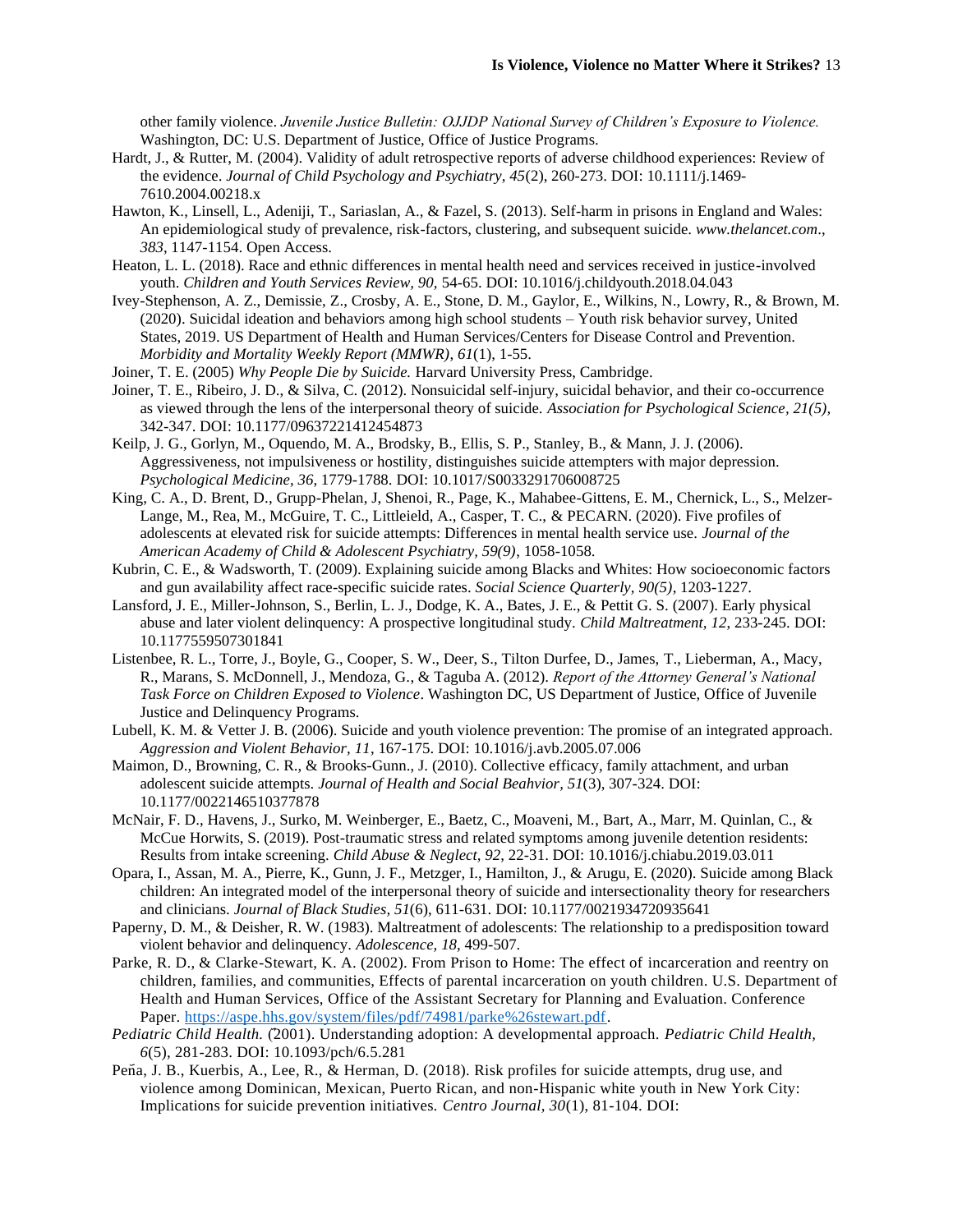10.1080/16506073.2018.1445123

Ridout, M. S. (1991). Testing for random dropouts in repeated measurement data. *Biometrics, 47*(4), 1617–9; discussion 1619–21.

Rivera, B. & Widom, C. S. (1990). Childhood victimization and violent offending. *Violence and Victims, 5*, 19-34.

- Rutherford, A., Zwi, A. B., Grove, N. J., & Butchart, A. (2007). Violence: A glossary. *Journal of Empdemiol Community Health, 61*, 676-680. DOI: 10.1136/jech.2005.043711
- Scoliers, G., Portzky, G., Madge, N., Hewitt, A. Hawton, K., Jan de Wilde, E., Ystgaard, M. Arensman, E., De Leo, D., Fekete, S., & van Heeringen, K. (2008). Reasons for adolescent deliberate self-harm: A cry of pain and/or a cry for help? Findings from the child and adolescent self-harm in Europe (CASE) study. *Social Psychiatry and Psychiatric Epidemiology, 44*(8), 601-607. DOI: 10.1007/s00127-008-0469-z
- Sigfusdottir, I. D., Asgeirsdottir, B. B., Gudjonsson, G. H., & Sigurdsson, J. F. (2013). Suicidal ideation and attempts among adolescents subjected to childhood sexual abuse and family conflict/violence: The mediating role of anger and depressed mood. *Journal of Adolescence, 36*, 1227-1236. DOI: 10.1016/j.adolescence.2013.10.001
- Skinner-Osei, P., Mangan, L., Liggett, M., Kerrigan, M., & Levenson, J. S. (2019). Justice-involved youth and trauma-informed interventions. *Justice Policy Journal, 16*(2), 1-29.
- Snir, A., Itzhaky, L., & Solomon, Z. (2017). The double-edged sword Outward and inward directed aggression among war combatants. *Archives of Suicide Research, 21*, 595-609. DOI: 10.1080/13811118.2016.1227740
- Stone D. M., Holland, K. M., Bartholow, B, Crosby, A. E., Davis, S., & Wilkins, N. (2017) Preventing suicide: A technical package of policies, programs, and practices. Atlanta, GA: National Center for Injury Prevention and Control, Centers for Disease Control and Prevention.
- Suk, E., van Mill, J., & Vermeiren, R. (2009). Adolescent suicidal ideation: a comparison of incarcerated and school-based samples. *European Child Adolescent Psychiatry, 18*, 377–383. DOI: 10.1007/s00787-009-0740-1
- Swahn M. H., Ali, B., Bossarte, R. M., & van Dulmen, M. (2012). Self-harm and suicide attempts among high-risk, urban youth in the U.S.: Shared and unique risk and protective factors. *International Journal of Environmental Research and Public Health, 9*(1), 178-191. DOI: 10.3390/ijerph9010178
- Swogger, M. T., Van Orden, K .A., & Conner, K.R. (2014). The relationship of outwardly-directed aggression to suicidal ideation and suicide attempts across two high-risk samples. *Psychological Violence, 4*(2), 184-195. DOI: 10.1037/a0033212
- Teplin, L. A., Stokes, M. L., McCoy, K. P., Abram, K. M., & Byck, G. R. (2015). Suicidal ideation and behavior in youth in the juvenile justice system: A review of the literature. *Journal of Correct Healthcare, 21*(3), 222-242. DOI: 10.117/1078345815587001
- Van Orden, K. A., Witte, T. K., Cukrowicz, K. C., Braithwaite, S. R., Selby, E. A., & Joiner, T. E. (2010). The interpersonal theory of suicide. *Psychological Review, 117*(2), 575-600. DOI: 10.1037/a0018697
- Venta, A., Sharp, C., & Mellick, W. (2014). Preliminary evidence that thoughts of thwarted belongingness mediate the relations between level of attachment insecurity and depression and suicide-related thoughts in inpatient adolescents. *Journal of Social and Clinical Psychology, 33*(5), 428-447. DOI: 10.1521/jscp.2014.33.5.248
- Wasserman, G. A., McReynalds, L. S., Schwalbe, C. S., Keating, J. M., & Jones, S. A. (2010). Psychiatric disorder, comorbidity, and suicidal behavior in juvenile justice youth. *Criminal Justice and Behavior, 37*(12), 1361-1376. DOI: 10.1177/0093854810382751
- Witte, T. K., Gordon, K. H., Smith, P. N., & Van Orden, K. A. (2012). Stoicism and sensation seeking: Male vulnerabilities for the acquired capability for suicide. *Journal of Research in Personality, 46*, 384-392.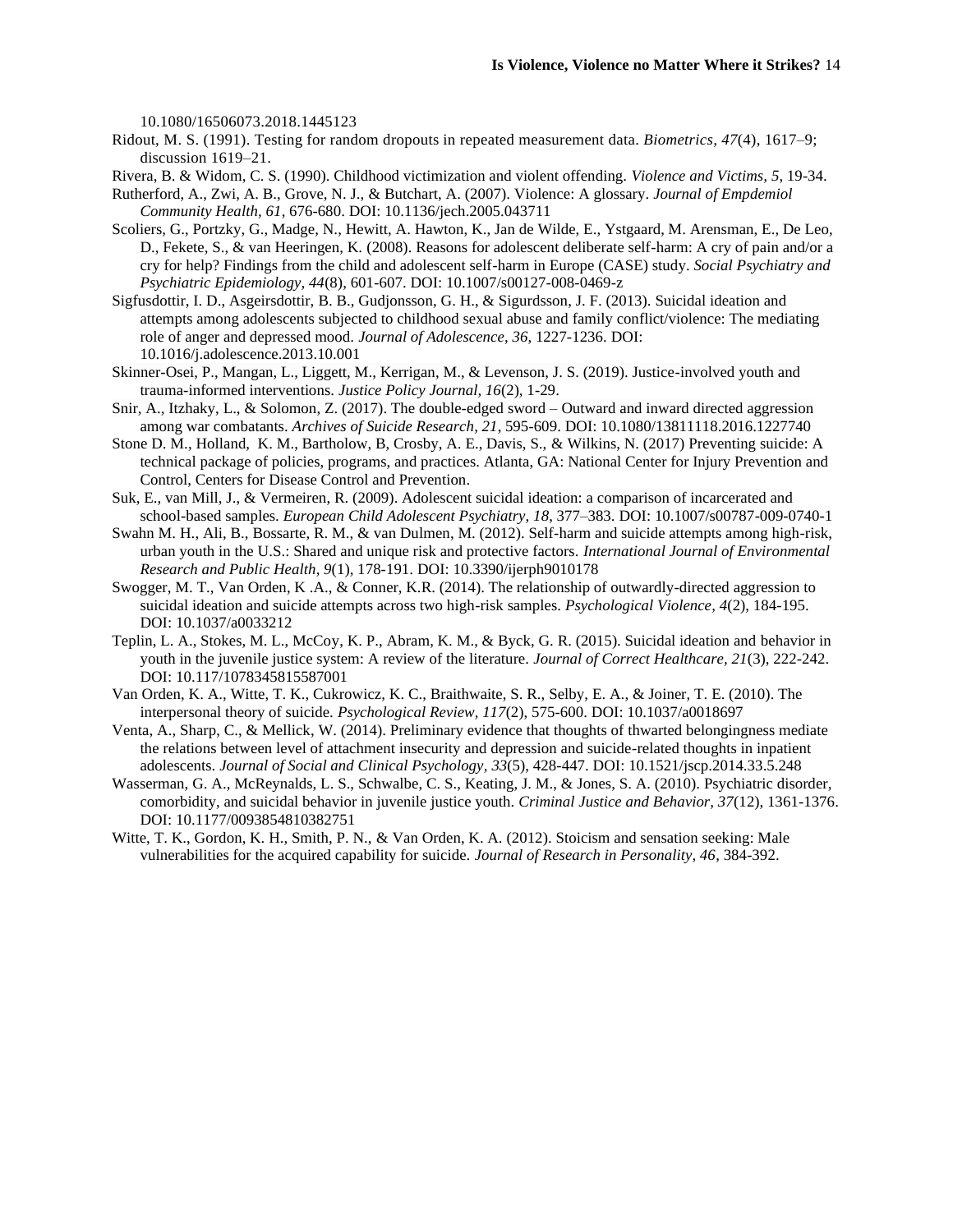| <b>Variable</b>                    |                                                | Range    | <b>Mean</b>      | <b>SD</b> | N         |
|------------------------------------|------------------------------------------------|----------|------------------|-----------|-----------|
|                                    | TBPB (T. Belongingness*P. Burdensomeness)      | $1 - 15$ | 2.79             | 2.35      | 2195      |
| TBPBAC (TB*PB*Acquired Capability) |                                                | $1 - 30$ | 4.80             | 4.65      | 2195      |
| <b>SES x Race</b>                  |                                                | $1 - 12$ | 3.64             | 1.87      | 1786      |
| SES x Hispanic                     |                                                | $1 - 10$ | 3.13             | 1.61      | 1786      |
| <b>Variable</b>                    | <b>Categories</b>                              |          | <b>Frequency</b> | Percent   | ${\bf N}$ |
| TB (Thwarted                       | 1. no abandonment or rejection                 |          | 1060             | 48.3      | 2195      |
| Belongingness)                     | 2. aband. or rej. by one parent                |          | 465              | 21.2      |           |
|                                    | 3. aband. and rej. by one parent               |          | 521              | 23.7      |           |
|                                    | 4. one parent did both; other parent did one   |          | 86               | 3.9       |           |
|                                    | 5. both parents aband. and reject.             |          | 63               | 2.9       |           |
| PB (Perceived                      | 1. no exposure to PIPV or child abuse          |          | 1535             | 69.9      | 2195      |
| Burdensomeness)                    | 2. experienced one or the other                |          | 464              | 21.1      |           |
|                                    | 3. experienced both                            |          | 196              | 8.9       |           |
| AC (Acquired                       | 1. was neither violent or attempted suicide    |          | 775              | 35.3      | 2195      |
| Capability)                        | 2. was either violent or attempted suicide     |          | 1368             | 62.3      |           |
|                                    | 3. was violent and attempted suicide           |          | 52               | 2.4       |           |
| Suicidal Ideation                  | $0.$ No $/$ 1. Yes                             |          | 1990/205         | 90.7/9.3  | 2195      |
| Self-Harm                          | 0. No / 1. Yes                                 |          | 2095/100         | 95.4/4.6  | 2195      |
| <b>Suicidal Attempts</b>           | $0.$ No $/$ 1. Yes                             |          | 2155/40          | 98.2/1.8  | 2195      |
| Depression                         | 0. No diagnosis $/ 1$ . At least one diagnosis |          | 1864/331         | 84.9/15.1 | 2195      |
| Drug/Alc Problems                  | 1. No problems                                 |          | 387              | 17.6      | 2195      |
|                                    | 2. Slight problem with at least one            |          | 77               | 3.5       |           |
|                                    | 3. Moderate problem with at least one          |          | 576              | 26.2      |           |
|                                    | 4. Severe problem with at least one            |          | 1155             | 52.6      |           |
| <b>SES</b>                         | 1. Underclass                                  |          | 444              | 20.2      | 1991      |
|                                    | 2. Borderline poverty                          |          | 382              | 17.4      |           |
|                                    | 3. Lower-middle                                |          | 668              | 30.4      |           |
|                                    | 4. Middle-range                                |          | 436              | 19.9      |           |
|                                    | 5. Upper-middle                                |          | 54               | 2.5       |           |
|                                    | 6. Upper                                       |          | 7                | $\cdot$ 3 |           |
| Race                               | 0. White / 1. All Others                       |          | 1089/835         | 49.6/38.0 | 1924      |
| Hispanic                           | 0. Non-Hispanic / 1. Hispanic                  |          | 1514/410         | 69.0/18.7 | 1924      |

# **Table 1: Descriptive Statistics for All Variables**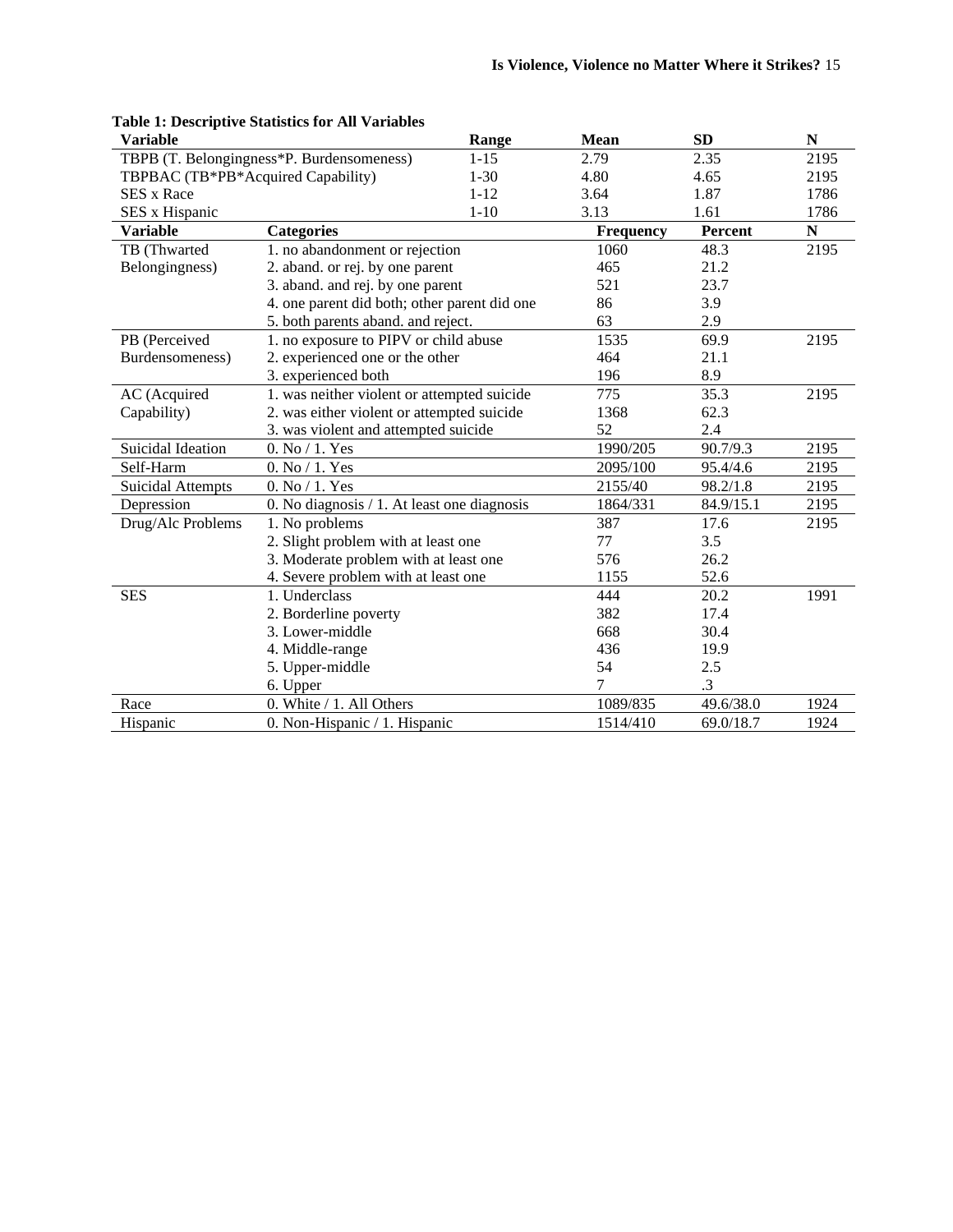| Table 2: Bivariate Correlations for All Models |          |          |         |          |          |          |         |         |         |        |          |          |         |         |
|------------------------------------------------|----------|----------|---------|----------|----------|----------|---------|---------|---------|--------|----------|----------|---------|---------|
|                                                |          | 2        | 3       | 4        | 5        | 6        | 7       | $\,8$   | 9       | 10     | 11       | 12       | 13      | 14      |
| 1 Thwarted Bel. (TB)                           |          |          |         |          |          |          |         |         |         |        |          |          |         |         |
| 2 Perceived Bur. (PB)                          | $.17**$  |          |         |          |          |          |         |         |         |        |          |          |         |         |
|                                                | 2195     |          |         |          |          |          |         |         |         |        |          |          |         |         |
| 3 Acquired Capability                          | $.09**$  | $.13**$  |         |          |          |          |         |         |         |        |          |          |         |         |
| (AC)                                           | 2195     | 2196     |         |          |          |          |         |         |         |        |          |          |         |         |
| 4 TBPB (TB*PB)                                 | $.75**$  | $.70**$  | $.12**$ |          |          |          |         |         |         |        |          |          |         |         |
|                                                | 2195     | 2196     | 2196    |          |          |          |         |         |         |        |          |          |         |         |
| 5 TBPBAC                                       | $.68**$  | $.66**$  | $.40**$ | .93**    |          |          |         |         |         |        |          |          |         |         |
| $(TB*PB*AC)$                                   | 2195     | 2196     | 2196    | 2196     |          |          |         |         |         |        |          |          |         |         |
| 6 Ideation                                     | .04      | $.10**$  | $.14**$ | $.09**$  | $.12**$  |          |         |         |         |        |          |          |         |         |
|                                                | 2195     | 2195     | 2195    | 2195     | 2195     |          |         |         |         |        |          |          |         |         |
| 7 Self-Harm                                    | $.08**$  | $.08**$  | $.12**$ | $.09**$  | $.12**$  | $.43**$  |         |         |         |        |          |          |         |         |
|                                                | 2195     | 2195     | 2195    | 2195     | 2195     | 2195     |         |         |         |        |          |          |         |         |
| 8 Attempts                                     | .04      | .03      | $.13**$ | $.04*$   | $.09**$  | $.30**$  | $.28**$ |         |         |        |          |          |         |         |
|                                                | 2195     | 2195     | 2195    | 2195     | 2195     | 2195     | 2195    |         |         |        |          |          |         |         |
| 9 Depression                                   | $.08**$  | $.10**$  | $.13**$ | $.11**$  | $.13**$  | $.18**$  | $.12**$ | $.10**$ |         |        |          |          |         |         |
|                                                | 2195     | 2195     | 2195    | 2195     | 2195     | 2195     | 2195    | 2195    |         |        |          |          |         |         |
| 10 Drug/Alc Use                                | .03      | $.07**$  | $.07**$ | $.05*$   | $.07**$  | $.16**$  | .02     | .01     | $.16**$ |        |          |          |         |         |
|                                                | 2195     | 2195     | 2195    | 2195     | 2195     | 2195     | 2195    | 2195    | 2195    |        |          |          |         |         |
| 11 Hispanic                                    | .04      | .03      | .01     | $.05*$   | $.05*$   | $-.02$   | $-.04$  | .00     | .01     | .03    |          |          |         |         |
|                                                | 1924     | 1924     | 1924    | 1924     | 1924     | 1924     | 1924    | 1924    | 1924    | 1924   |          |          |         |         |
| 12 Race                                        | $.06**$  | $-.16**$ | $.08**$ | $-.03$   | .00      | $-.07**$ | $-.01$  | $-.03$  | $-.05*$ | $-.01$ | $.35**$  |          |         |         |
|                                                | 1924     | 1924     | 1924    | 1924     | 1924     | 1924     | 1924    | 1924    | 1924    | 1924   | 1924     |          |         |         |
| 13 SES                                         | $-.13**$ | $-.02$   | $-.04$  | $-.09**$ | $-.09**$ | $.07**$  | .03     | .02     | $.07**$ | .02    | $-.14**$ | $-.24**$ |         |         |
|                                                | 1991     | 1991     | 1991    | 1991     | 1991     | 1991     | 1991    | 1991    | 1991    | 1991   | 1991     | 1991     |         |         |
| 14 SES x Race                                  | $-.06*$  | $-.09**$ | .03     | $-.08**$ | $-.06**$ | $-.00$   | .00.    | $-.01$  | .03     | .02    | $.12**$  | $.47**$  | $.70**$ |         |
|                                                | 1786     | 1786     | 1786    | 1786     | 1786     | 1786     | 1786    | 1786    | 1786    | 1786   | 1786     | 1786     | 1786    |         |
| 15 SES x Hispanic                              | $-.08**$ | $-.02$   | $-.03$  | $-.05*$  | $-.05*$  | .04      | .03     | .02     | $.06*$  | .03    | .49**    | .03      | $.75**$ | $.69**$ |
|                                                | 1786     | 1786     | 1786    | 1786     | 1786     | 1786     | 1786    | 1786    | 1786    | 1786   | 1786     | 1786     | 1786    | 1786    |

**Table 2: Bivariate Correlations for All Models**

\*p≤.05, \*\*p≤.01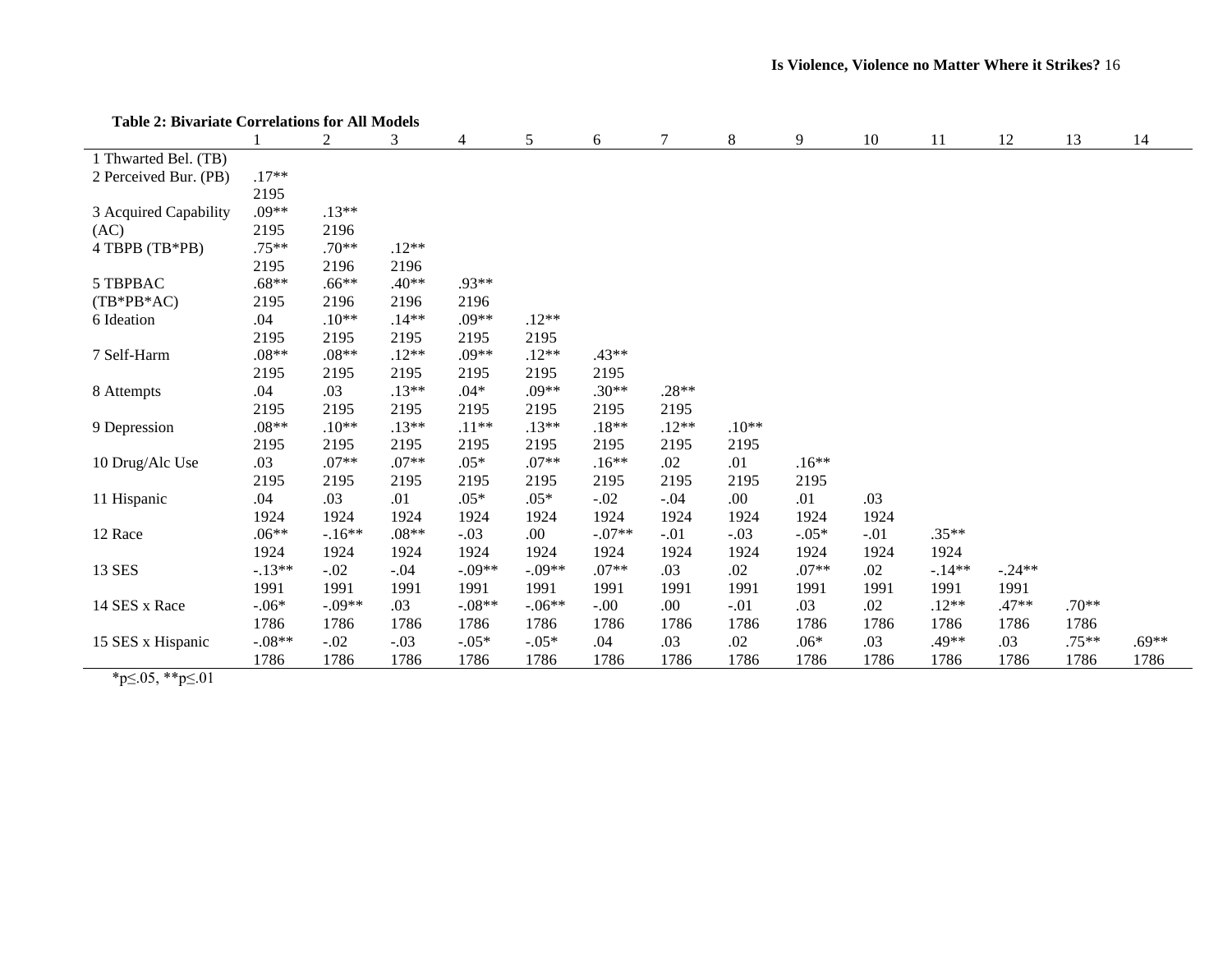|              | Full       |            |         | Final Step |            |         |  |  |
|--------------|------------|------------|---------|------------|------------|---------|--|--|
|              | Ideation   |            |         | Ideation   |            |         |  |  |
|              | B          | <b>SEB</b> | $e^{B}$ | B          | <b>SEB</b> | $e^{B}$ |  |  |
| TB           | $-.03$     | .19        | .97     |            |            |         |  |  |
| <b>PB</b>    | .42        | .25        | 1.52    | $.41***$   | .11        | 1.50    |  |  |
| <b>TBPB</b>  | .00        | .10        | 1.00    |            |            |         |  |  |
| Depression   | $1.22***$  | .18        | 3.38    | $1.21***$  | .18        | 3.37    |  |  |
| Drug/Alc Use | .05        | .08        | 1.05    |            |            |         |  |  |
| Hispanic     | $-.45$     | .58        | .64     |            |            |         |  |  |
| Race         | .61        | .48        | 1.84    |            |            |         |  |  |
| <b>SES</b>   | .43        | .28        | 1.54    | $.34***$   | .10        | 1.40    |  |  |
| SES x Race   | $-.34*$    | .17        | .71     | $-.15*$    | .06        | .87     |  |  |
| SES x Hisp   | .15        | .22        | 1.16    |            |            |         |  |  |
| Constant     | $-5.23***$ | .99        | .01     | $-4.75***$ | .36        | .01     |  |  |

**Table 3: Logistic Regression – Backwards Conditional for Ideation**

\*p≤.05, \*\*p≤.01, \*\*\*p≤.001. Model Statistics: Wald = 779.20\*\*\*, df=1, N=1786

# **Table 4: Logistic Regression – Backwards Conditional for Attempts**

| rasic in Eugenic Augustion                                                                                                                                                                                                                                                                                        |                 |            | conditional for recently to |                                                                                            |            |         |  |  |
|-------------------------------------------------------------------------------------------------------------------------------------------------------------------------------------------------------------------------------------------------------------------------------------------------------------------|-----------------|------------|-----------------------------|--------------------------------------------------------------------------------------------|------------|---------|--|--|
|                                                                                                                                                                                                                                                                                                                   | Full            |            |                             | Final Step                                                                                 |            |         |  |  |
|                                                                                                                                                                                                                                                                                                                   | <b>Attempts</b> |            |                             | Attempts                                                                                   |            |         |  |  |
|                                                                                                                                                                                                                                                                                                                   | B               | <b>SEB</b> | $e^{B}$                     | B                                                                                          | <b>SEB</b> | $e^{B}$ |  |  |
| <b>TBPB</b>                                                                                                                                                                                                                                                                                                       | $-.21$          | .33        | .81                         |                                                                                            |            |         |  |  |
| AC                                                                                                                                                                                                                                                                                                                | $1.44*$         | .65        | 4.20                        | 1.84***                                                                                    | .38        | 6.29    |  |  |
| <b>TBPBAC</b>                                                                                                                                                                                                                                                                                                     | .13             | .15        | 1.14                        |                                                                                            |            |         |  |  |
| Depression                                                                                                                                                                                                                                                                                                        | $1.26***$       | .37        | 3.52                        | $1.30***$                                                                                  | .37        | 3.66    |  |  |
| Drug/Alc Use                                                                                                                                                                                                                                                                                                      | $-.11$          | .17        | .90                         |                                                                                            |            |         |  |  |
| Hispanic                                                                                                                                                                                                                                                                                                          | .41             | 1.15       | 1.51                        |                                                                                            |            |         |  |  |
| Race                                                                                                                                                                                                                                                                                                              | $-0.96$         | 1.04       | .39                         |                                                                                            |            |         |  |  |
| <b>SES</b>                                                                                                                                                                                                                                                                                                        | $-.24$          | .59        | .79                         |                                                                                            |            |         |  |  |
| <b>SES x Race</b>                                                                                                                                                                                                                                                                                                 | .16             | .37        | 1.17                        |                                                                                            |            |         |  |  |
| SES x Hisp                                                                                                                                                                                                                                                                                                        | .05             | .42        | 1.05                        |                                                                                            |            |         |  |  |
| Constant                                                                                                                                                                                                                                                                                                          | $-7.42***$      | 2.23       | 1.05                        | $-9.19***$                                                                                 | .88        | .00     |  |  |
| $\mathcal{A}$ and $\mathcal{A}$ and $\mathcal{A}$ and $\mathcal{A}$ and $\mathcal{A}$ and $\mathcal{A}$ and $\mathcal{A}$ and $\mathcal{A}$ and $\mathcal{A}$ and $\mathcal{A}$ and $\mathcal{A}$ and $\mathcal{A}$ and $\mathcal{A}$ and $\mathcal{A}$ and $\mathcal{A}$ and $\mathcal{A}$ and $\mathcal{A}$ and |                 |            | <b>TTT</b> 1 1              | $\overline{a}$ and $\overline{a}$ and $\overline{a}$ and $\overline{a}$ and $\overline{a}$ |            |         |  |  |

\*p≤.05, \*\*p≤.01, \*\*\*p≤.001. Model Statistics: Wald =518.32\*\*\*, df=1, N=1786

#### **Table 5: Logistic Regression – Backwards Conditional for Self-Harm**

|               | Full       |            |         | Final Step |            |         |  |  |
|---------------|------------|------------|---------|------------|------------|---------|--|--|
|               | Self-Harm  |            |         | Self-Harm  |            |         |  |  |
|               | B          | <b>SEB</b> | $e^{B}$ | B          | <b>SEB</b> | $e^{B}$ |  |  |
| TB            | $.77**$    | .25        | 2.15    | $.63**$    | .21        | 1.88    |  |  |
| <b>PB</b>     | $1.14***$  | .35        | 3.14    | $1.01***$  | .29        | 2.74    |  |  |
| <b>TBPB</b>   | $-.16$     | .24        | .85     |            |            |         |  |  |
| AC            | $1.33**$   | .45        | 3.80    | $1.53***$  | .33        | 4.61    |  |  |
| <b>TBPBAC</b> | $-.09$     | $.10\,$    | .91     | $-.14**$   | .06        | .87     |  |  |
| Depression    | 1.00***    | .25        | 2.71    | $1.05***$  | .25        | 2.851   |  |  |
| Drug/Alc Use  | .08        | .12        | 1.08    |            |            |         |  |  |
| Hispanic      | $-.92$     | .84        | .40     |            |            |         |  |  |
| Race          | .51        | .67        | 1.66    |            |            |         |  |  |
| <b>SES</b>    | .13        | .40        | 1.14    |            |            |         |  |  |
| SES x Race    | $-.30$     | .24        | .74     |            |            |         |  |  |
| SES x Hisp    | .38        | .30        | 1.46    |            |            |         |  |  |
| Constant      | $-9.38***$ | 1.68       | .00     | $-9.22***$ | 1.04       | .00     |  |  |

\*p≤.05, \*\*p≤.01, \*\*\*p≤.001. Model Statistics: Wald =715,48\*\*\*, df=1, N=1786